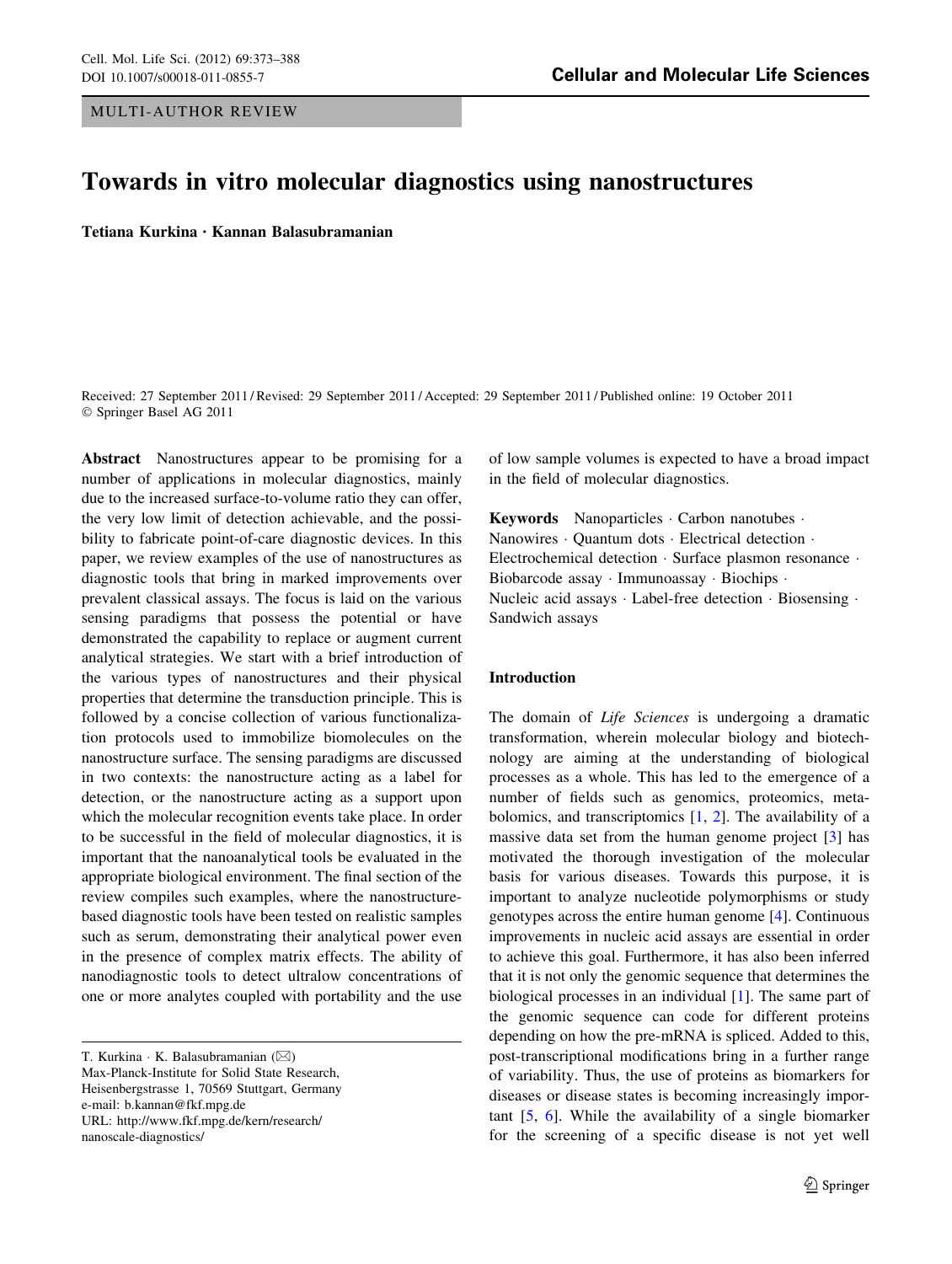established [\[7](#page-12-0), [8](#page-12-0)], the potential for the diagnosis based on a multitude of biomarkers presents an exciting possibility [\[9–11](#page-12-0)]. Another related application involves the direct detection and identification of emerging pathogenic threats such as viruses and bacteria  $[12-14]$ . These require the development of ultrasensitive detection platforms with minimal fast negatives. The success of in vitro molecular diagnostics will thus rely in the future on novel biosensing platforms that can bring in significant improvements in detection limits, sensitivity, and parallelism [[15\]](#page-12-0).

In order to appreciate the need for such novel platforms, it is worth having a closer look at assays that are currently well established. Current nucleic acid assays have been mainly based on the polymerase chain reaction (PCR) [\[16](#page-12-0)]. PCR is a target amplification technique and represents the ultimate in terms of sensitivity, but has certain drawbacks including complexity, cost, and lack of portability. It is also challenging to implement multiplexed detection in order to detect multiple targets with a single assay [\[4\]](#page-12-0). Despite these aspects, PCR has been widely successful in the analysis of ultralow concentrations of DNA. While such a target amplification strategy is available for the analysis of nucleic acids, there is no such comparable technique for the amplification of proteins. As a consequence, the analytical tools must be highly sensitive in order to detect ultralow concentrations of proteins [\[17](#page-12-0)].

The use of nanostructures as diagnostic tools aims to address these concerns namely improving sensitivity, attaining the lowest possible detection limits, and bringing in multiplexing capabilities for parallel recognition [\[18](#page-12-0), [19](#page-12-0)]. Due to their small sizes, nanostructures can detect very few molecules in solution offering very low limits of detection (LOD). On the other hand, supports decorated with nanostructures provide for a much larger surface, thereby improving sensitivity. Furthermore, conventional labels (such as fluorescent dyes) can be immobilized on nanostructures to significantly enhance the detection signal allowing for better sensitivity [[20,](#page-12-0) [21\]](#page-12-0). Another important aspect while using nanostructures for detection is the absence of the necessity for labeling in most situations [\[22–25](#page-12-0)]. Lastly, the miniaturized nature of these sensors allows for integration in a small chip showing promise for point-of-care medical diagnostics––tests that can be carried out directly at the bedside of a patient [[17,](#page-12-0) [21](#page-12-0), [26](#page-12-0), [27](#page-12-0)].

The review is organized as follows. We start with a description of various types of nanostructures and indicate the advantages and disadvantages over traditional materials that are used in their place for biosensing. We discuss the physical properties of the nanostructures that form the basis for the appropriate transduction principle. In order to deploy the nanostructure as a diagnostic tool, it is necessary to functionalize their surfaces with biomolecules. A concise description of standard biofunctionalization techniques that are specific to nanostructures is presented next. Following this, various detection paradigms are discussed. Most of the nanostructure-based diagnostic tools also rely on traditional biosensing principles such as receptor–ligand, antibody–antigen, or nucleic acid interactions. In some cases, the detection format introduces new molecular recognition paradigms that are unique for nanostructures. Since the techniques are rather generic, they are applicable in both nucleic acid assays and immunoassays. A distinction between the two is made only in the final section where we discuss examples from the literature that implement these sensing paradigms and demonstrate clearly the advantages over standard techniques. In the case of immunoassays, we discuss examples carried out on realistic biological samples, comparing their capabilities to the gold standard for protein analysis, namely ELISA (enzyme-linked immunosorbent assay) [\[28](#page-12-0)]. When discussing nucleic acid assays, we focus on techniques that appear to be competitive to PCR. Furthermore, the use of nanostructures for improving techniques such as polymorphism detection and sequencing is presented. This section also includes a discussion of multiplexing strategies utilizing nanostructures. The review concludes with a summary and implications and hurdles for the use of nanostructures for in vitro diagnostics.

It is worth mentioning here that there is a plethora of possibilities that promises improvements while using nanostructures for applications in molecular diagnostics. Not all of them have really demonstrated an advantage against classical assays. We will focus here mainly on examples that have the scope for in vitro molecular diagnostics with or without the possibility to implement in a point-of-care format. Furthermore, single molecule approaches that require micro- to nanomolar concentrations of the analyte are not typically viewed as highsensitivity methods in the context of medical diagnostics [\[17](#page-12-0)] and hence will not be discussed here. Exceptions are sequencing techniques that bring in additional information that is not obtainable by standard assays.

#### Nanostructures

Nanostructures refer to materials whose sizes measure  $100$  nm in at least one dimension. Accordingly, they can be classified as zero- (0D), one- (1D), and two-(2D) dimensional systems. A diagnostic assay usually involves at least one receptor onto which the analyte binds and a label whose physical property (such as fluorescence) is used to detect the binding event. In heterogeneous formats, a support might be used to immobilize the receptor. Nanostructures are deployed either as a label or as a support, depending on their physical and chemical properties.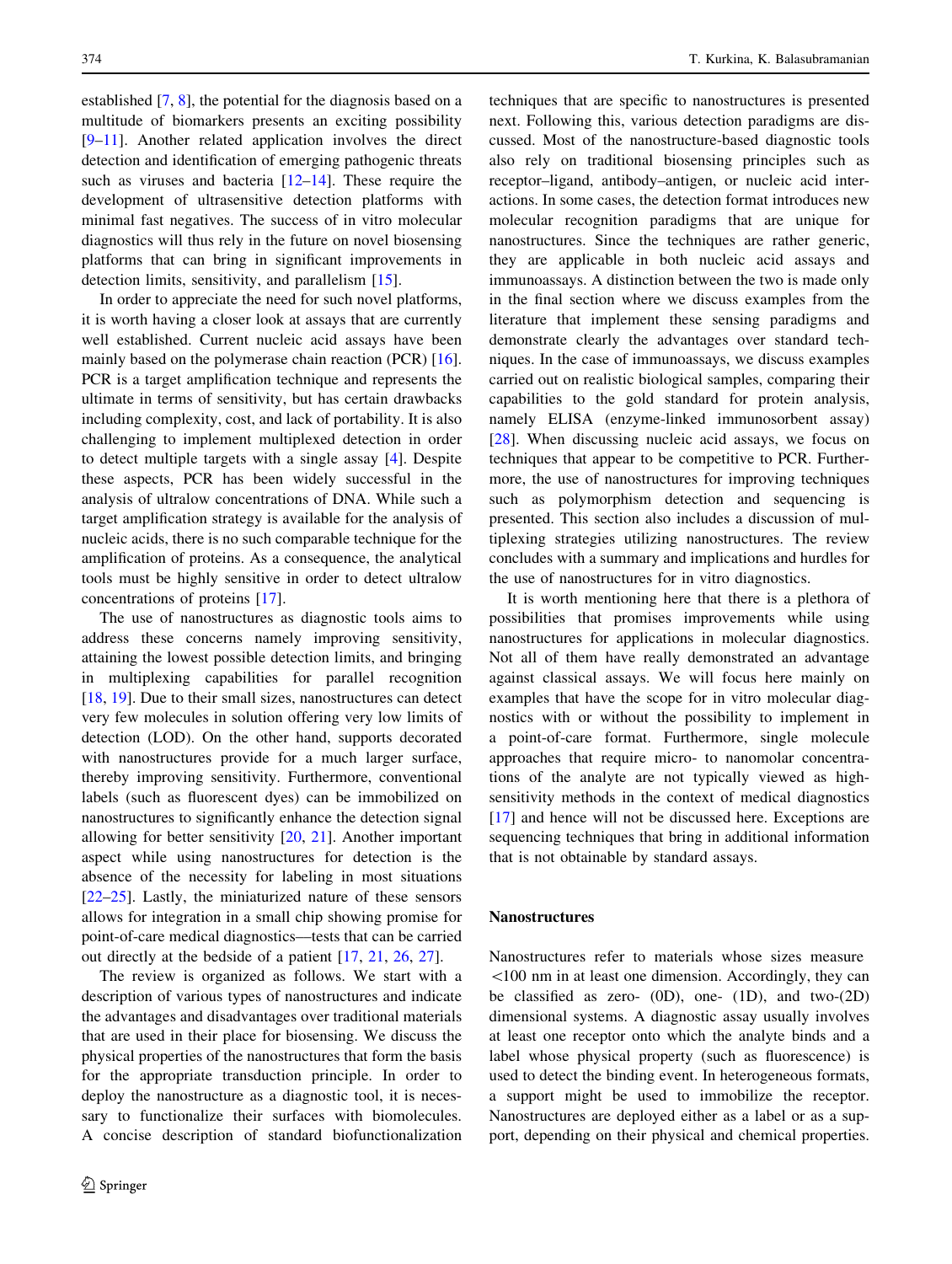<span id="page-2-0"></span>To be used as labels, they need to be stable in relevant buffers or biological fluids, detectable in a required environment, and possess functional groups that can be used for conjugation with biomolecules. Towards this purpose, the surface is functionalized with ligands that ensure a stable aqueous dispersion of the nanoparticles. In this section, we provide an overview of the major nanostructures (see Fig. 1) that are used in diagnostic assays. It also includes a discussion of the physical properties of the respective nanostructures, which determine their role either as a label or as a support. The various transduction principles specific to the nanostructures are summarized in Table [1.](#page-3-0)

## 0D Nanostructures

In 0D nanostructures (see Fig.  $1$ —0D) the size is  $<100$  nm in all the three dimensions. Examples of such systems include nanoparticles and nanospheres. Depending on their electrical properties, they can be classified as metallic, semiconducting, insulating, or magnetic nanoparticles.

Metallic nanoparticles (e.g., gold and silver) have been widely used in numerous bioassays [\[29–31](#page-12-0)]. Due to their unique physical properties they can be detected either by optical or by electrical methods and hence serve as good labels. They exhibit a bright color due to the presence of a plasmon absorption band (also called local surface plasmon resonance––LSPR) and hence can be probed using simple methods such as colorimetry or absorption spectroscopy [\[20](#page-12-0), [32](#page-12-0), [33](#page-12-0)]. In addition, they produce a characteristic Raman signal [[34\]](#page-12-0) and hence surface-enhanced Raman

spectroscopy (SERS) can be used to probe the nanoparticles [\[35–37](#page-12-0)]. The color or the Raman spectrum of the nanoparticles changes as a function of their size and the presence or absence of biomolecules in their vicinity. Since they are nanoscale particles they scatter light and resonant light scattering (RLS) is used to identify their presence [\[38](#page-12-0), [39](#page-12-0)]. Metal nanoparticles possess redox properties and hence are sensitive to various electrochemical methods [\[29](#page-12-0), [40\]](#page-12-0) such as stripping voltammetry [[41\]](#page-13-0). They have been used as nanoscaffolds to increase the sensitivity of electrochemical assays [[40](#page-12-0)[–44](#page-13-0)]. They are stabilized in solutions using thiol-based surfactants. In addition to being used as labels, metal NPs serve as supports to carry receptors.

Semiconducting nanoparticles or quantum dots (QDs) refer to fluorescent nanocrystals made mainly from compounds of group II and group VI elements of the periodic table. They serve as labels in bioassays due to their excellent fluorescence properties [\[33](#page-12-0), [45–47\]](#page-13-0). Typically, quantum dots are composed of a core semiconductor (for example CdSe) and a shell semiconductor with a larger spectral band gap (e.g., ZnS). In order to disperse them in solutions, QDs are silanized or covered with polymers. They are an ideal substitute for classical dyes or fluorophores since they exhibit very narrow, symmetric, bright and size-dependent emission and broad absorption spectra [\[48](#page-13-0)]. They are more resistant to photobleaching compared to many other fluorophores. However, there are some limitations such as toxicity, inability to have perfect control over their size, agglomeration, surface oxidation, and

Fig. 1 An overview of various nanostructures (NSs) that are used in diagnostic assays. NSs with a blue background are used as supports to immobilize receptors or labels, while those with a *yellow* background function as labels. NSs in a green background function both as labels and as supports. The insets in white background show the major bioconjugation protocol used to immobilize receptors on the corresponding nanomaterial. The green antibody in the insets represents a generic biomolecule

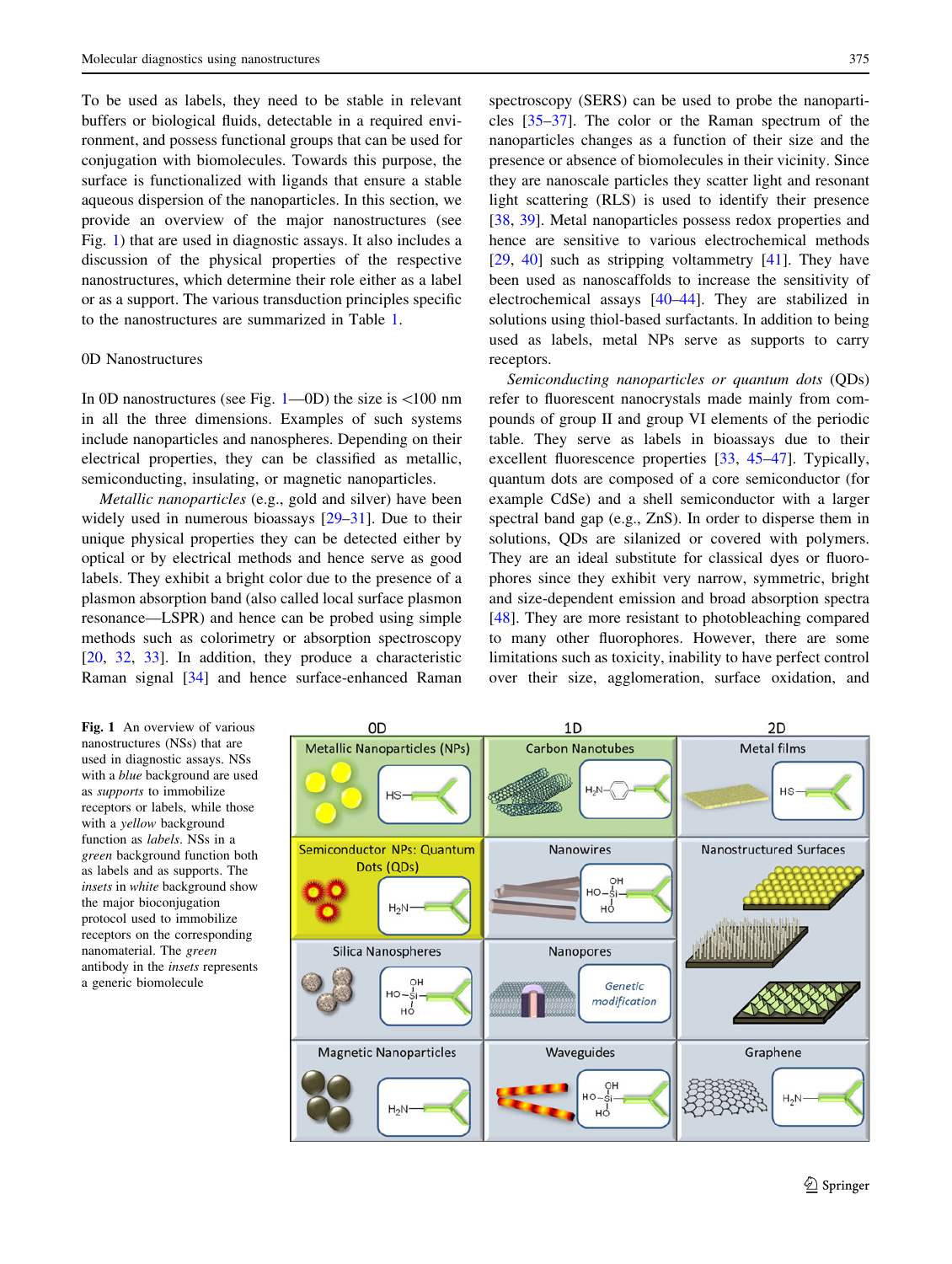| Nanostructure  |                            | Optical      |                           |                     |                       | Electrical               |                  | Electrochemical          |                               |
|----------------|----------------------------|--------------|---------------------------|---------------------|-----------------------|--------------------------|------------------|--------------------------|-------------------------------|
|                |                            | Fluorescence | Colorimetry<br>absorption | SPR,<br><b>LSPR</b> | Raman,<br><b>SERS</b> | Resistance,<br>impedance | Field-<br>effect | Stripping<br>voltammetry | Amperometry,<br>potentiometry |
| 0 <sub>D</sub> | Metallic NPs               |              |                           |                     |                       |                          |                  |                          |                               |
|                | Quantum Dots               |              |                           |                     |                       |                          |                  |                          |                               |
|                | Silica NSs*                |              |                           |                     |                       |                          |                  |                          |                               |
|                | Magnetic NPs*              |              |                           |                     |                       |                          |                  |                          |                               |
| 1D             | Carbon nanotubes           |              |                           |                     |                       |                          |                  |                          |                               |
|                | Silicon nanowires          |              |                           |                     |                       |                          |                  |                          |                               |
|                | <b>Nanopores</b>           |              |                           |                     |                       |                          |                  |                          |                               |
|                | Waveguides                 |              |                           |                     |                       |                          |                  |                          |                               |
| 2D             | Metal films                |              |                           |                     |                       |                          |                  |                          |                               |
|                | Nanostructured<br>surfaces |              |                           |                     |                       |                          |                  |                          |                               |
|                | Graphene                   |              |                           |                     |                       |                          |                  |                          |                               |

<span id="page-3-0"></span>Table 1 Sensor-transduction principles specific to various nanostructures

NP Nanoparticles, NS nanospheres, (L)SPR (local) surface plasmon resonance, SERS surface-enhanced Raman spectroscopy

\* Silica nanospheres and magnetic nanoparticles are mainly used as supports for immobilizing labels; they are usually not detected directly

non-specific binding [\[26](#page-12-0)]. Quantum dots are used as very efficient donors of energy to dye acceptors in fluorescence resonance energy transfer (FRET)-based assays [\[49–51](#page-13-0)]. Analogous to metal NPs, QDs can also be detected through electrochemical methods such as stripping voltammetry [\[52](#page-13-0), [53](#page-13-0)].

Silica nanospheres are insulating 0D structures and they do not have measurable electrical or optical properties [\[54](#page-13-0)]. Hence, they are mainly used as a support for carrying optical labels in order to amplify the detection signal. Usually they consist of a silica matrix doped with many organic or inorganic dye molecules [[25,](#page-12-0) [55](#page-13-0), [56\]](#page-13-0). Typical examples of inorganic dyes include lanthanide-based [\[25](#page-12-0), [57](#page-13-0)] and ruthenium-based [\[55](#page-13-0), [58](#page-13-0)] chelates. Inorganic dye-loaded silica particles have favorable optical properties similar to QDs, such as good photostability, sharp emission peaks, and long fluorescence lifetimes. Due to their hydrophilic surface, they can be directly dispersed in aqueous solutions.

Magnetic nanoparticles are 0D nanostructures made of a magnetic material such as iron or an alloy of nickel and iron [\[25](#page-12-0), [45](#page-13-0), [56](#page-13-0), [59\]](#page-13-0). They are deployed as support to carry receptors. The advantage of using magnetic nanoparticles is that the receptor-analyte complex can be manipulated using a simple external magnet. In this manner, the binding takes place in solution, while the detection takes place after immobilizing the analyte-receptor complex on a substrate [[59\]](#page-13-0). This overcomes limitations to sensitivity brought by other factors such as diffusion, convection etc. [\[60](#page-13-0)].

#### 1D Nanostructures

1D nanostructures (see Fig. [1](#page-2-0)––1D) include materials whose size is  $\langle 100 \text{ nm} \rangle$  in two dimensions. They can be considered as nanoparticles elongated in one dimension. Typical 1D nanostructures include carbon nanotubes, nanowires, nanopores, and waveguides.

Carbon nanotubes (CNTs) are rolled up sheets of carbon that can be either metallic or semiconducting. CNTs are produced in a number of synthesis methods and can be procured commercially in powder form [\[61](#page-13-0)]. Their average diameter is around 1 nm (single-walled CNTs) and hence they possess a very high surface-to-volume ratio. Due to this, their electrical properties (e.g., resistance) are very sensitive to chemical and biological species in their surroundings. Based on this property, CNTs are widely used as supports functioning as label-free electrical detectors in heterogeneous assays [\[21](#page-12-0), [24](#page-12-0)]. Furthermore, CNTs have favorable optical properties such as a characteristic Raman signal and are used as labels [\[62\]](#page-13-0). Moreover, they act as a support to carry a payload of labels [[63\]](#page-13-0) similar to the case of silica nanospheres.

Silicon nanowires (SiNWs) require high temperatures to be synthesized and are usually prepared on silicon wafers [\[64](#page-13-0), [65\]](#page-13-0). They are mainly used as supports. Due to their semiconducting properties, they are useful for label-free electrical detection in a manner similar to that of CNTs.

Nanopores are 1D nanostructures where a hole of diameter \100 nm is extended in one dimension and find application in DNA sequencing. Typical examples are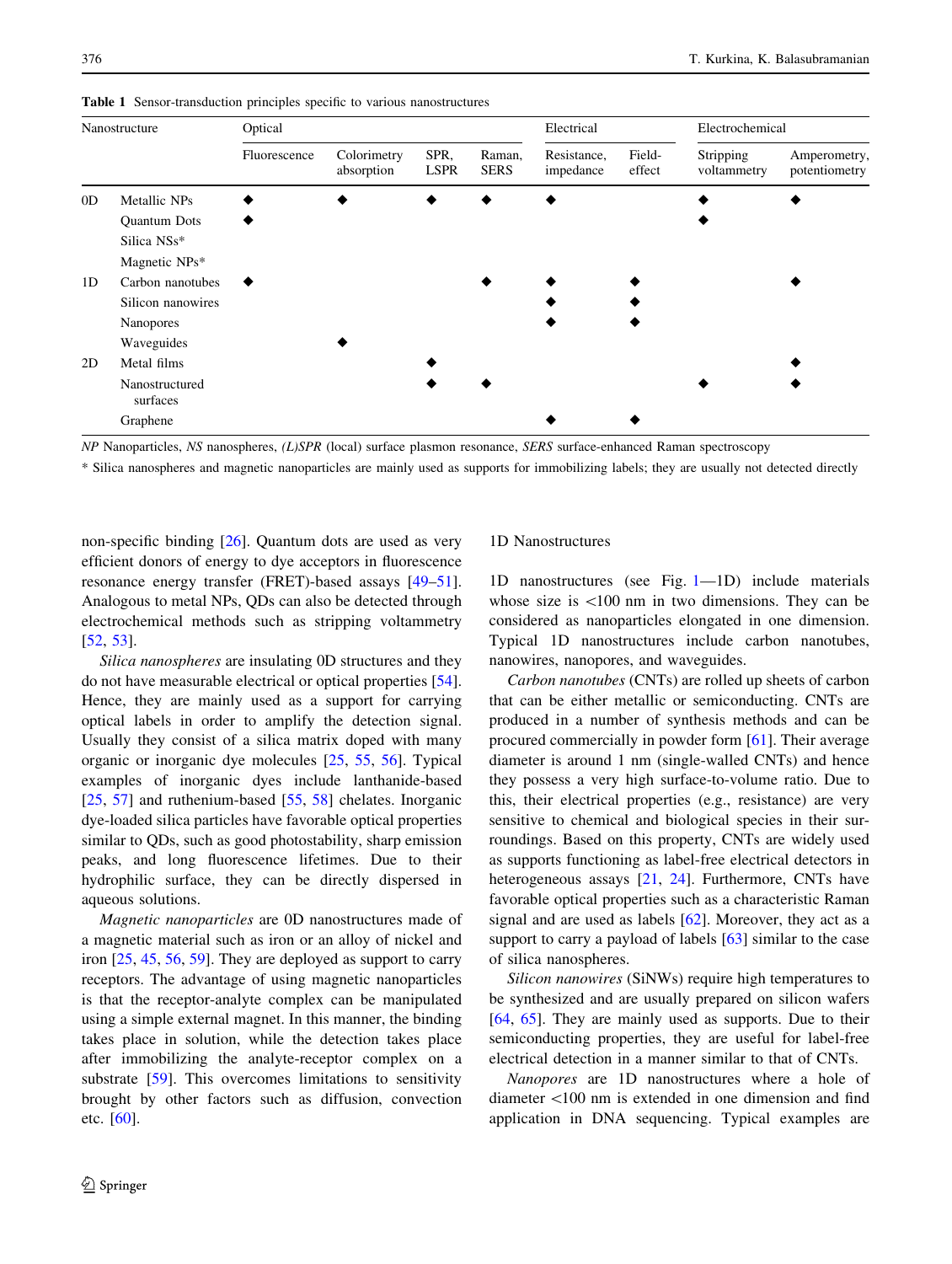protein channels (e.g., a-hemolysin [[66\]](#page-13-0) or another kind of porin [[67\]](#page-13-0)) incorporated into lipid bilayers/synthetic membranes or holes in solid-state membranes (e.g., silicon nitride, silicon oxide, or graphene) [\[68–70](#page-13-0)]. Solid-state nanopores are quite robust and can be fabricated with a high level of precision using ion-beam [[68\]](#page-13-0) or electronbeam [\[71](#page-13-0)] techniques.

Waveguides are 1D nanostructures made of silica, which are used as a support to monitor biomolecular recognition events on their surface. They are prepared in such a way that the properties of the light passing through the waveguide are sensitive to biochemical events happening on the surface [[72\]](#page-13-0). The use of waveguides in diagnostic assays is still in its infancy [\[15\]](#page-12-0).

## 2D Nanostructures

2D nanostructures (see Fig. [1–](#page-2-0)–2D) refer to structures where only one dimension has a size  $\lt 100$  nm. All 2D nanostructures discussed here serve as supports to immobilize receptors. They are usually sheets of a certain material, which have special properties different from that of the corresponding bulk material.

Metal films with a thickness <100 nm absorb light at specific wavelengths due to the presence of surface plasmons [\[73](#page-13-0)]. The absorption wavelength is a function of the dielectric constant around the surface of the metallic layer. This aspect has been utilized in the fabrication of label-free surface plasmon resonance (SPR) biosensors [\[73](#page-13-0)].

Nanostructured surfaces refer to electrodes where the surface is decorated with nanotubes, nanoparticles, or nanopyramids [[21,](#page-12-0) [74–76](#page-13-0)]. Nanocomposites can also be prepared on such surfaces by mixing electroactive materials with nanostructures [[21,](#page-12-0) [77–82\]](#page-13-0). Such surfaces have varied surface chemistry depending on the kind of nanostructure present in the composite.

Graphene is an ideal 2D surface comprising just one layer of carbon atoms [[83\]](#page-13-0). Hence, diagnostic assays based on graphene are expected to deliver very high sensitivity [\[83](#page-13-0)].

## Rationale behind the use of nanostructures in diagnostic assays

The first and foremost feature that nanostructures offer is their size (a few to  $1,000 \text{ Å}$ ), which is in the range of the size of various biomolecules such as nucleic acids, small proteins, and viruses. The small size brings a tremendous increase in the surface-to-volume ratio that is essential for maximizing sensitivity. A major advantage of using nanostructures in a label-free paradigm is that the amount of receptors immobilized on the detector surface can be as low as a single molecule [[65,](#page-13-0) [84,](#page-13-0) [85\]](#page-13-0). As a result, just a few

analyte molecules are sufficient to cause a measurable signal providing for very low limits of detection (LOD). The lower the LOD, the earlier a biomarker characteristic of a disease state can be identified [\[15](#page-12-0)].

Secondly nanostructures exhibit specialized physical and chemical properties that are generally not available in the bulk. For example, the binding of analytes to receptors immobilized on carbon nanotubes brings in significant changes in the resistance of the CNT that is used as a sensor signal [\[86,](#page-13-0) [87\]](#page-14-0). Such a phenomenon does not occur in bulk metals. Furthermore, surface plasmons in thin metal films (2D) and nanoparticles (0D) [\[73](#page-13-0)] are characteristic properties at the nanoscale that are otherwise not available in bulk microscale materials. These unusual properties arise due to the fact that the electrons are confined in one to three dimensions. Another related aspect is the improvement in robustness of a certain physical property such as fluorescence of quantum dots due to their 0D nanostructure [\[45](#page-13-0), [47\]](#page-13-0). While nanostructures exhibit favorable properties in a standalone manner, they also help augment transduction characteristics of bulk materials. A typical example is the improvement in electrochemical detection achievable by nanostructuring of the electrode surface [[79–82,](#page-13-0) [88\]](#page-14-0) due to increase in surface area.

A key aspect for the success of nanostructures is the tunable fabrication of the materials or the ability to tailor the chemical and physical properties. For example, the emission wavelength of QDs can be tuned by just varying their size [[45,](#page-13-0) [47\]](#page-13-0). Through various chemical and biofunctionalization protocols (as outlined in the next section), the surface of the nanostructures is optimized for the detection of desired analytes. It is important to note that selectivity towards a certain analyte is determined mainly by biochemistry and this requires an appropriate coupling of the receptor to the nanostructure surface with minimal loss in biomolecule activity.

Although optical methods have been quite successful in achieving very low LODs, electrical methods have the exclusive advantage that they are portable, and hence more promising for applications in the point-of-care. Furthermore, such one-step methods are likely to be less prone to matrix effects due to the fewer number of analytical steps needed and hence show good promise for on-chip pointof-care applications. Other advantages of nanostructures include the ability to miniaturize the diagnostic tool and the increase in speed, reducing reagent, and sample con-sumption [[65,](#page-13-0) [85\]](#page-13-0).

In spite of these favorable aspects, there are a number of challenges, which are still to be overcome [[84\]](#page-13-0). It is worth mentioning that a relatively high proportion of reported analytical bioassays describe only the basis of the method but lack the corresponding application to the analysis of real samples [[26\]](#page-12-0). The suitability of these assays in the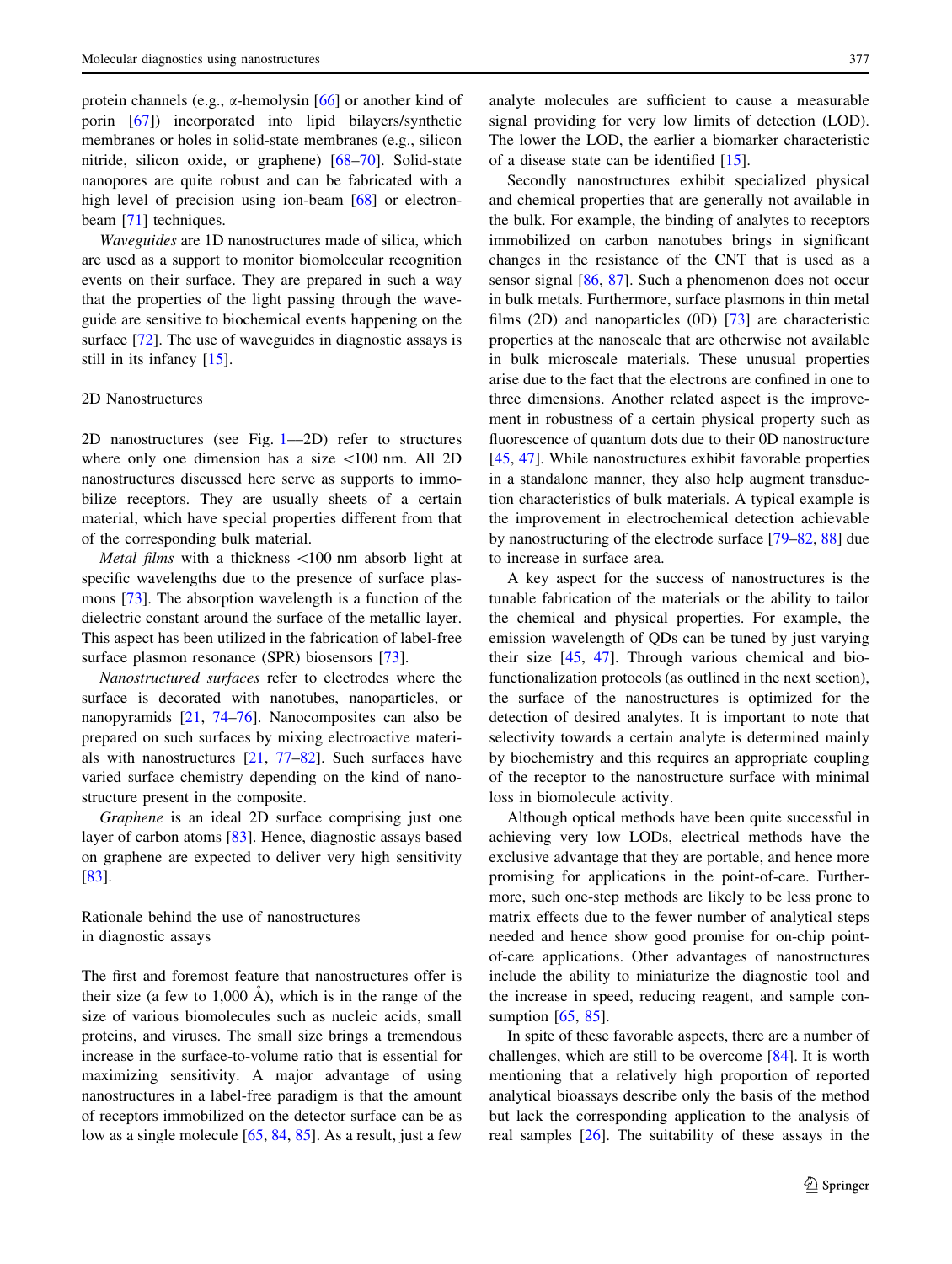presence of sample matrices has not been established, because there are still several limiting factors, such as nonspecific adsorption or binding, size variation, aggregation and lack of stability, and solubility [[26\]](#page-12-0). Furthermore, the extension of these technologies to the parallelity of the 2D microarray format is usually complicated. One challenge is the optical or electrical addressing of the individual reaction sites with sub-micrometer spacing. Another major challenge is the capability to target and confine chemical functionalization to the sensor site itself [[15\]](#page-12-0). For example, sensors that probe only a small area but require functionalization of a larger one (say due to the use of traditional spotting techniques or functionalization of silicon (Si) nanowires on a silicon wafer) do not really improve the LOD as binding occurs everywhere and not preferentially at the sensor site [[84\]](#page-13-0).

#### Biofunctionalization of nanostructures

The first step towards the detection of a biomolecule is the preparation of a support with an appropriate receptor or the availability of an appropriate nanobioconjugate. Towards this purpose, biomolecules need to be immobilized on the surface of a desired nanostructure [\[89](#page-14-0)]. The biomolecules include nucleotides, antibodies, and other ligands (such as aptamers, synthetic receptors) acting as receptors or enzymes that work as reporters. Here we present the common bioconjugate techniques that are deployed to achieve this immobilization, whereby the biomolecule is either attached covalently or non-covalently. In homogeneous formats, a covalent strategy is widely used. On the other hand, in heterogeneous formats, both covalent and non-covalent strategies have been successfully demonstrated. A collection of the various functionalization strategies is presented in Fig. [1](#page-2-0).

One of the generic protocols used for biofunctionalization in a heterogeneous format is spotting of biomolecules [\[90](#page-14-0)]. This is performed using array spotters analogous to the fabrication of microarrays or other lithographic methods such as dip-pen lithography [[90,](#page-14-0) [91](#page-14-0)]. The coupling is mostly non-covalent. However, by allowing for temperature and humidity control and appropriate solution processing capabilities, covalent attachment can also be achieved [[90\]](#page-14-0). Other strategies are specific to the nanomaterial that needs to be coupled with the biomolecule [\[92](#page-14-0)]. Metallic surfaces such as gold are decorated in a facile manner with thiol-modified biomolecules [[93\]](#page-14-0). The thiol groups of the biomolecule react with the metal surface resulting in covalent bonds to the surface of the metal nanoparticle or metal film. Silica surfaces (such as silicon nanowires or silica nanospheres) contain silanol groups [\[94](#page-14-0), [95](#page-14-0)]. Here, heterobifunctional linkers are deployed,

which contain silane groups on one end and a carboxyl or epoxide group on the other. The silane groups link to the nanoparticle surface while the carboxyl or epoxide groups are used to attach biomolecules using standard coupling chemistries [[92,](#page-14-0) [95\]](#page-14-0). Similar procedures have been reported for the functionalization of magnetic nanoparticles [\[96](#page-14-0)]. Quantum dots are usually functionalized with ligands in order to stabilize them in aqueous solutions or organic solvents. Biomolecules are coupled using a ligandexchange procedure [\[97](#page-14-0)]. On the other hand, quantum dotbiomolecule conjugates are readily available for a number of primary or secondary receptors from companies such as Invitrogen [[98](#page-14-0)].

Carbon surfaces are easily oxidized by gentle oxygen plasma or heating in weak acids [[99,](#page-14-0) [100](#page-14-0)]. This renders the surface with carboxyl, epoxide, or hydroxyl groups, which are then directly used to attach amine-functionalized biomolecules using carbodiimide or other coupling chemistries. The chemistry of carbon is quite rich and this has been utilized in a range of methods to functionalize carbon nanotubes [\[100](#page-14-0)]. The most successful of these strategies appears to be electrochemical functionalization, which provides the attachment of biomolecules onto carbon surfaces in a very versatile manner in a covalent or noncovalent fashion [\[78](#page-13-0), [86,](#page-13-0) [87](#page-14-0), [101\]](#page-14-0). Other possibilities include thermally activated chemistry or photochemistry [\[100](#page-14-0)]. Protocols based on heterobifunctional linkers are also utilized to couple biomolecules on to the nanotube surface [[99\]](#page-14-0).

## Detection paradigms

The availability of a broad range of nanostructures has also triggered an avalanche of detection modalities that have been successful for the detection of biomolecules. Here we focus mainly on those strategies that show promise for an improvement in LOD or are easily amenable to on-chip analytical systems that can be used for point-of-care diagnostics. The whole range of detection strategies can be broadly classified under labeled or label-free detection. While in the former case the analyte needs to be labeled during or before the detection cycle, the label-free methods do not require the analyte to be labeled (see Fig. [2\)](#page-6-0).

## Labeled detection

The simplest way to detect an analyte is to attach a label to it and capture it using a receptor. Figure [3a](#page-6-0) shows a schematic of this strategy in comparison to nanostructurebased protocols (Fig. [3b](#page-6-0)–d). In the former case, organic dyes are typically used as labels with fluorescence serving as the sensor signal. An example is real-time PCR [\[16](#page-12-0), [27](#page-12-0)].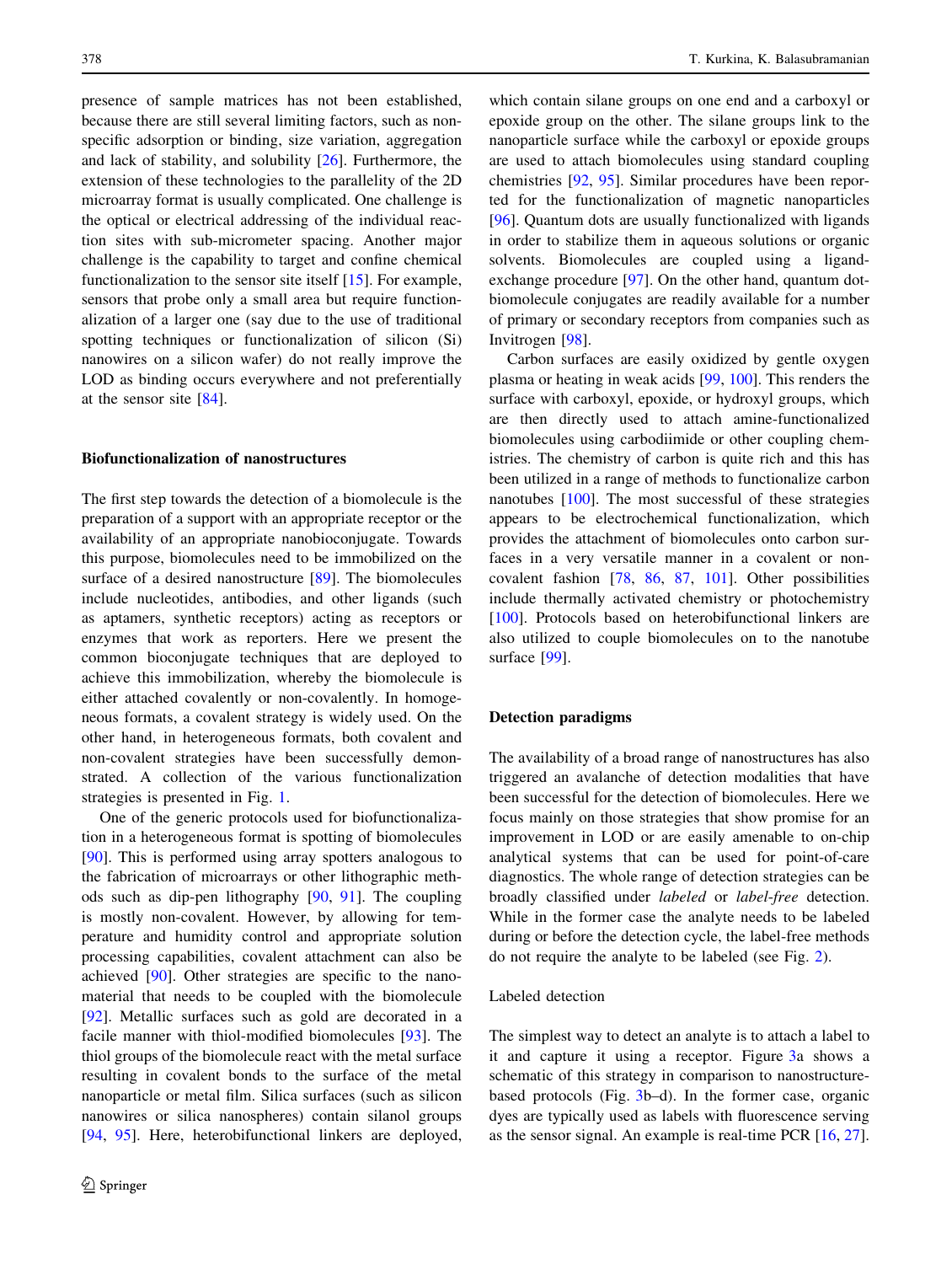<span id="page-6-0"></span>

Fig. 2 Mind-map of the various nanostructure-based biomolecule detection paradigms

In nanostructure-based protocols, quantum dots, carbon nanotubes, or metal nanoparticles serve as labels (Fig. 3b, c). The coupling of the nanostructure to the analyte is carried out using the functionalization schemes outlined before. Various read-out methods are deployed as shown in Table [1](#page-3-0) depending on the type of nanostructure. In this strategy (Fig. 3b, c), a characteristic physical property of the nanostructure is utilized. For example, quantum dots have improved fluorescent properties with respect to organic fluorophores bringing in an improvement in the sensor signal [\[33](#page-12-0), [46,](#page-13-0) [48](#page-13-0)]. On the other hand, metal nanoparticles can be detected using simple techniques such as colorimetry, absorption spectrometry, or electrochemistry [[20,](#page-12-0) [29,](#page-12-0) [38,](#page-12-0) [102\]](#page-14-0). Carbon nanotubes serve mainly as Raman labels [[36,](#page-12-0) [37\]](#page-12-0).

Another aspect of nanostructures is their capability of providing a large surface, which is judiciously utilized to increase the number of label molecules attached per analyte



Fig. 3 Schematics of labeled biomolecule detection. NP and CNT refer to 0D and 1D nanostructure respectively. a A classical approach involving a label (such as an organic dye) directly attached to the analyte. Nanostructure-based approaches: b a carbon nanotube (CNT) or c a nanoparticle acting as a label; d a nanoparticle loaded with dye molecules acting as a label

(see Fig. 3d). Typical examples include dye-loaded silica nanospheres [[25,](#page-12-0) [55](#page-13-0)]. The improvement in sensor signal is apparent here when one considers that for every analyte molecule there is a multitude of labels, which produces a form of intrinsic signal amplification.

## Label-free detection

Label-free methods can be classified broadly under three categories namely sandwich, direct, and mediator-based assays (see Fig. 2). Below we describe the various strategies and the advantages arising due to the use of nanostructures in these paradigms.

#### Sandwich assays

Sandwich assays are very efficient since they avoid direct labeling of the analyte but allow for a similar detection strategy and comparable or better sensitivity. Nanostructures have been utilized in a number of sandwich assays. The general architecture of a sandwich assay (such as in ELISA) as shown in Fig. [4](#page-7-0)a comprises of an immobilized primary receptor that binds the analyte. Subsequently, a secondary receptor binds to the free portion of the bound analyte. The secondary receptor carries a reporter or a label, which is used for the detection of the analyte using optical or electrochemical methods. In ELISA, the receptors are antibodies, while the reporter is an enzyme [\[28](#page-12-0)]. In nucleic acid assays, the receptors are probe sequences and the reporter is mostly a fluorophore [\[27](#page-12-0)]. The sandwich assays utilizing nanostructures are also based on this basic principle (see Fig. [4b](#page-7-0)–f).

Nanostructures attached to secondary receptors As in the case of labeled detection, the availability of a large surface has been utilized to increase the loading of the secondary receptor with a high density of reporters (see Fig. [4](#page-7-0)b). Since every analyte molecule corresponds to a large number of reporter molecules on the secondary receptor, a great enhancement in the sensor signal is achieved. A typical example of this strategy is presented by dye-loaded silica nanospheres [[103,](#page-14-0) [104\]](#page-14-0). Another example is the use of a nanotube as the support for enzyme molecules such as alkaline phosphatase, which leads to a tremendous increase in the signal upon formation of the sandwich [\[63](#page-13-0)]. The advantage of this strategy is that diagnostic analyzers already available in analytical labs can be utilized, with improved sensitivity or a lower LOD.

It is not always necessary to use immobilized reporters on the nanostructure. The nanoparticles (attached to the secondary receptor) themselves can serve as reporters. The detection of the nanoparticle label is carried out in many ways with or without amplification. Direct detection of the nanoparticles without amplification is carried out through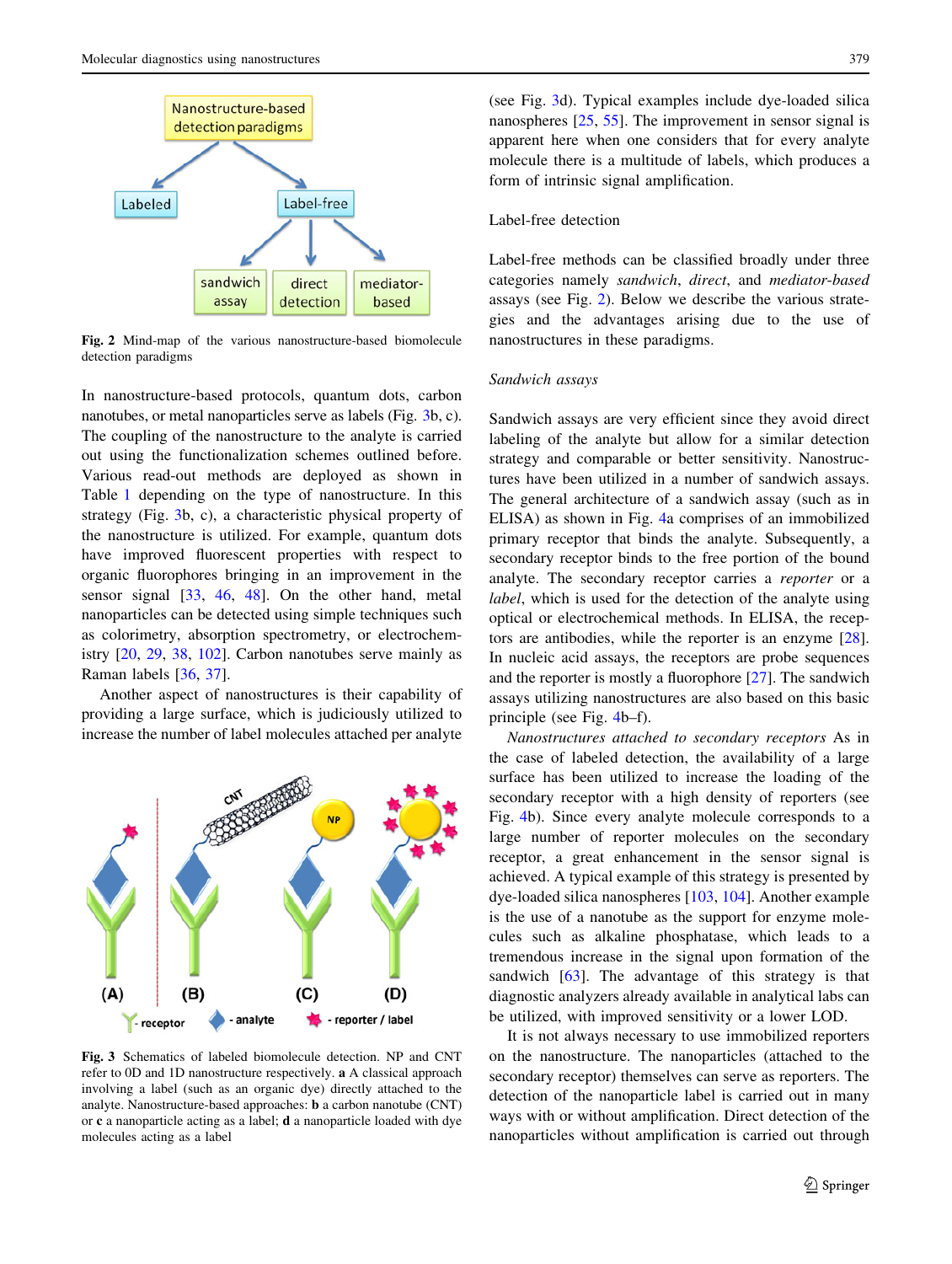<span id="page-7-0"></span>Fig. 4 Schematics of major label-free sandwich assays. a A classical approach–– enzyme-linked immunosorbent assay (ELISA) showing the analyte sandwiched between an immobilized primary receptor and a labeled secondary receptor. Nanostructure-based approaches: b CNTs or NPs loaded with reporters (enzymes or dye molecules) act as labels; c the NPs attached to secondary receptors act as labels themselves. After electroless deposition of silver, they are detected by colorimetry  $(Ag)$ or by measuring the resistance  $(R)$  between two electrodes; d increasing the density of primary receptors by immobilizing them on nanoparticles or nanostructured surfaces; e Biobarcode assay: every analyte molecule is translated into numerous (n) oligonucleotides; f Nanobarcode assay: every analyte molecule is translated into a metal nanowire carrying a specific code. In both barcode assays, a unique code is deployed (Code A or Code B) for the corresponding analyte (A or B)



resonant light scattering or electrochemical methods (see Table [1](#page-3-0)) [\[20](#page-12-0)]. In order to amplify the presence of nanoparticles, a simple chemical strategy has been widely successful. This involves the electroless deposition of silver onto the immobilized nanoparticles [[105\]](#page-14-0) (see Fig. 4c). To perform this, the chip is left in a solution containing a silver salt and an appropriate reducing agent. After a few minutes, silver deposits onto the metal nanoparticles. A simple document scanner is used to read out the amount of silver deposited, which is proportional to the analyte concentration. Alternatively, the chip is provided with electrode gaps and the formation of silver is detected electrically, which gives a detection limit of 500 fM [\[106](#page-14-0)].

Nanostructures attached to primary receptors. To facilitate detection in a sandwich assay, the sandwich along

with the label needs to be immobilized on an appropriate substrate. Typically, the primary receptors are fixed on a glass substrate. In order to increase sensitivity further, the glass substrate itself is nanostructured (see Fig. 4d). Through this dual amplification strategy [[18](#page-12-0), [19,](#page-12-0) [63,](#page-13-0) [107](#page-14-0), [108](#page-14-0)], a high label loading and a high density of primary receptors on the support are simultaneously achieved. The nanostructuring of the substrate is achieved before or after formation of the sandwich. In the former case, magnetic nanoparticles decorated with primary receptors are used to capture the analyte [\[18](#page-12-0), [19,](#page-12-0) [107,](#page-14-0) [108](#page-14-0)]. Then the secondary receptors coupled to labeled nanostructures are allowed to bind to the free portion of the analyte. Finally, after the sandwich is formed the magnetic nanoparticles holding the sandwich are immobilized by applying a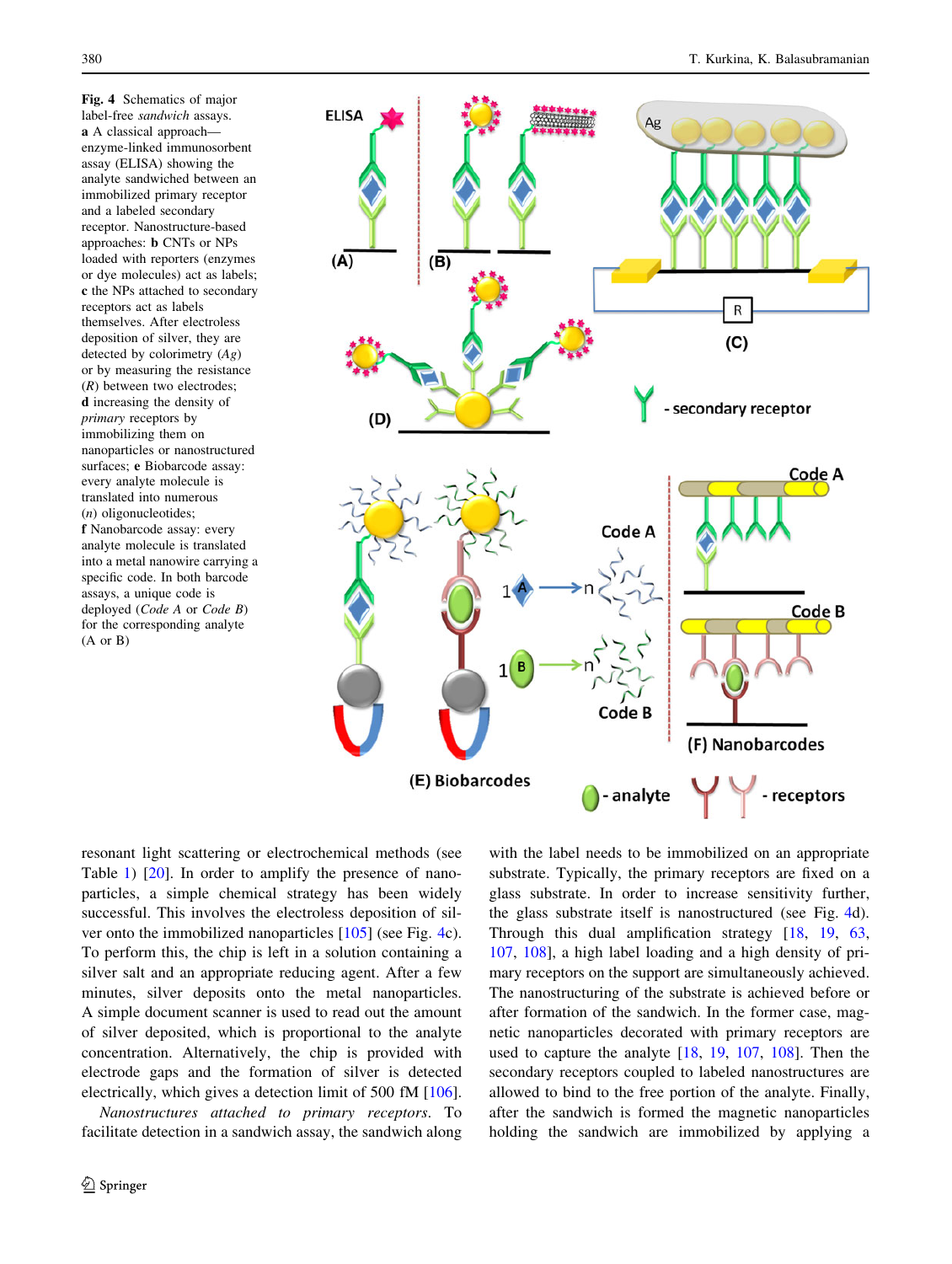<span id="page-8-0"></span>magnetic field. The unbound molecules are washed away using a rigorous washing step. Alternatively, the surface is initially nanostructured by coating it with nanoparticles or nanotubes. This allows for a huge surface and a large amount of primary receptors can be immobilized [\[82](#page-13-0), [109](#page-14-0)]. The advantage of using magnetic nanoparticles is that the analytes are captured in solution and it is more efficient than a completely heterogeneous format, wherein the analyte has to locate the receptor and bind to it.

Barcodes. The use of barcodes is unique to the area of nanostructure-based diagnostics. There are two kinds of barcodes namely biobarcodes and nanobarcodes. Biobarcodes refer to biomolecules, mainly DNA, that have a specific sequence that forms the code [\[18](#page-12-0), [19\]](#page-12-0). Nanobarcodes refer to nanostructures that constitute a code due to their composition  $[45, 108, 110, 111]$  $[45, 108, 110, 111]$  $[45, 108, 110, 111]$  $[45, 108, 110, 111]$  $[45, 108, 110, 111]$  $[45, 108, 110, 111]$  $[45, 108, 110, 111]$ . In the former case, the analyte is effectively amplified while in the latter the target is translated into a nanostructure on a one-to-one basis (see Fig. [4e](#page-7-0), f). We will discuss these two cases separately below.

The principle behind biobarcode recognition is outlined in Fig. [4e](#page-7-0). Here the secondary receptor is attached to a nanoparticle, which contains a large number of specific nucleotide sequences. Every different secondary receptor is attached to a unique nucleotide sequence and in this manner the binding of a certain analyte is encoded. Since every nanoparticle is loaded with a large number of nucleotides––around 228 for a 30-nm particle while using 64 mer oligonucleotide codes [\[112](#page-14-0)]––one analyte molecule is amplified to around 228 oligonucleotide sequences. After the binding event, the bound oligonucleotides are let free and are subsequently detected in one of the many methods outlined above. This is similar to performing a seven-step PCR (to get 2^8 or 256 copies) in one go. By comparison, a seven-step PCR requires, on average, 30 min, while the one-step biobarcode amplification requires around 90 min [\[18](#page-12-0), [19\]](#page-12-0). However, the number of particles obtained can be varied by tuning the nanoparticle size. While this might not appear advantageous for the detection of DNA, it attains LOD in the attomolar range for the detection of proteins [\[19](#page-12-0)].

In nanobarcode immunoassays (see Fig. [4f](#page-7-0)), the nanostructure attached to the secondary antibody acts as a code. Examples are coded metallic nanowires [[113\]](#page-14-0) or microbeads carrying quantum dots in varying proportions [\[114](#page-14-0)]. Metallic nanobarcodes are prepared by electroplating metals such as Au or Ag into templates (such as alumina pores) and releasing the resulting striped nanorods. Unlike biobarcodes, the nanobarcodes do not amplify the amount of analyte. Every analyte molecule translates to one nanostructure corresponding to a specific code. The power of this assay is apparent mainly in multiplexing applications as discussed in ''[Multiplexing'](#page-11-0)'.

#### Direct assays

Direct assays are the simplest methods in terms of detection complexity and processing steps. In these assays, a small amount of biological fluid is spotted on a nanostructure sensor surface that is functionalized with an appropriate receptor. The selective binding of the desired analyte on to the immobilized receptor causes a very sensitive change, which is efficiently detected through optical or electrical means (see Fig. 5). Due to their portability, electrical assays show the highest promise for entry into the field of point-of-care diagnostics. In comparison to sandwich assays, which require multiple steps requiring at least two binding events and one reporter event, a direct detection cycle requires only one step, yielding results much faster.

Direct label-free detection of biomolecules on a nanostructure is possible due to characteristic properties of nanostructures that are not possible in the bulk. Towards optical detection, surface plasmons in 2D nanofilms and in 0D nanoparticles [[73,](#page-13-0) [115,](#page-14-0) [116\]](#page-14-0) have been widely deployed as the sensor signal (see Fig. 5a, b). The binding of the analyte to immobilized receptors leads to a change in dielectric properties and results in a shift in the optical intensity or reflection angle. This principle is widely used in surface plasmon resonance (SPR) biosensors. Limits of detection in nanomolar concentrations are typical for this technique. This principle has also been commercialized,



Fig. 5 Schematics of label-free *direct* assays (unique for nanostructures). In general, the receptors are immobilized on the nanostructures. The binding of the analyte induces changes in some physical property of the nanostructure that is sensitively measured. a Local surface plasmon resonance (LSPR) on nanoparticles or nanopyramids and b surface plasmon resonance (SPR) on metal films detected by measuring the absorption spectrum or the angle of the reflected light. c Molecular beacons, where nanoparticles quench the fluorescence of an acceptor dye. **d** Changes in resistance  $(R)$ , impedance  $(Z)$  or current  $(I)$  of  $1D$  nanostructures (carbon nanotubes or silicon nanowires) measured electrically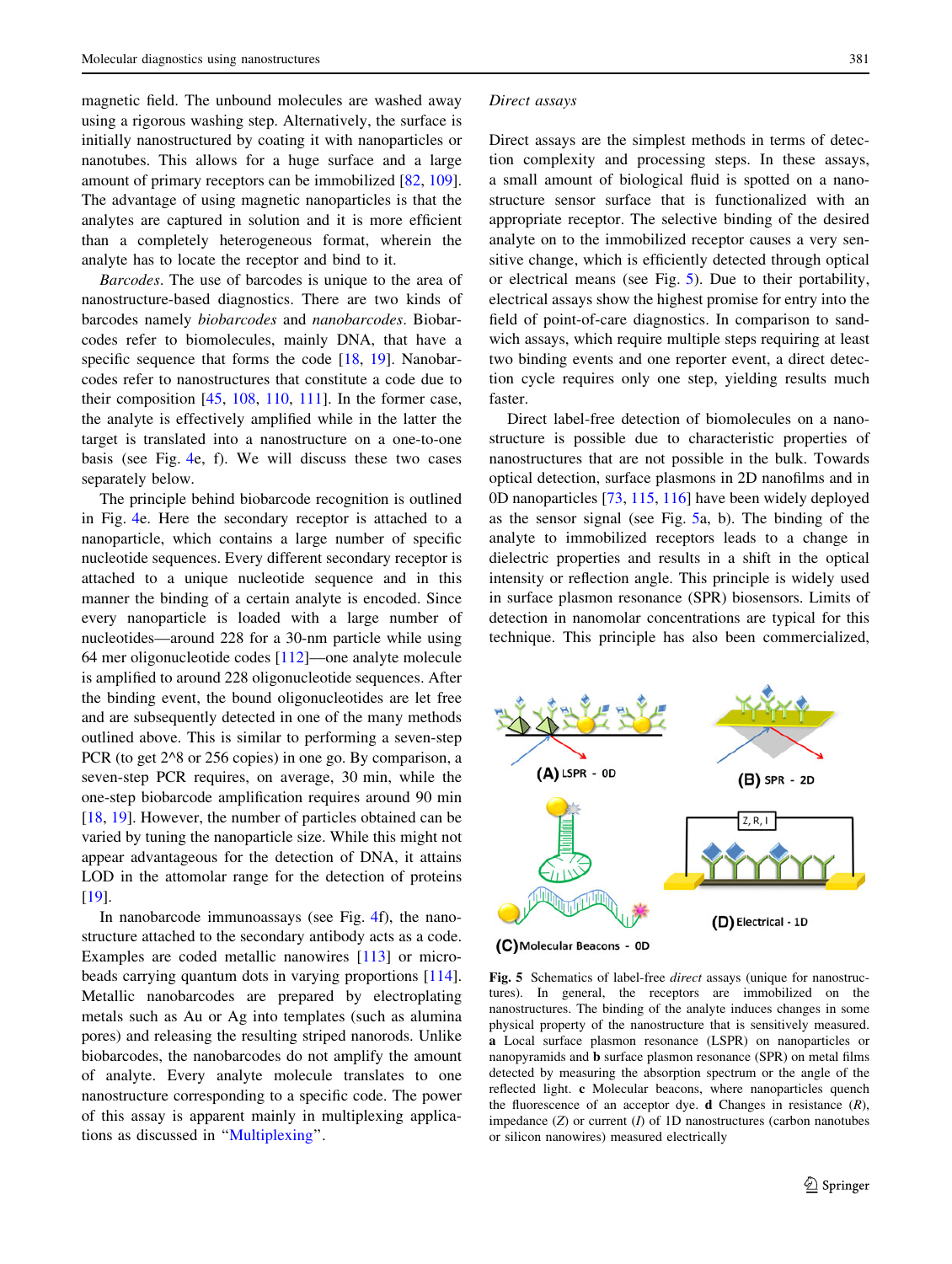and a number of companies are offering SPR instrumentation [[116,](#page-14-0) [117](#page-14-0)]. The major advantage of using SPR is the possibility to perform kinetic studies at low concentration ranges [[73,](#page-13-0) [115,](#page-14-0) [116\]](#page-14-0). Another characteristic of metallic nanoparticles is that they quench the fluorescence of organic dyes and quantum dots. Thus they are used in molecular beacons as a quencher [\[51](#page-13-0)] (see Fig. [5c](#page-8-0)). Nanoparticles (as acceptors) and quantum dots (as donors) have been used as a couple in FRET-based DNA detection [\[50](#page-13-0)].

In direct assays utilizing electrical detection, 1D nanostructures such as silicon nanowires and carbon nanotubes are widely deployed. The principle used here is a change in conductivity upon binding of the analyte to the functional-ized receptor sites on the nanostructure surface (see Fig. [5d](#page-8-0)) [\[65](#page-13-0), [118,](#page-14-0) [119](#page-14-0)]. The disadvantage here is that every sample requires a detailed procedure involving expensive serial techniques such as electron beam lithography. Moreover, the calibration of such sensors has been an issue since the baseline varies in every sensor trial [[84,](#page-13-0) [120\]](#page-14-0). To overcome some of these disadvantages, a reference electrode is used as a gate and the sensor signal is measured in an ion-selective field-effect transistor configuration (ISFET). Carbon nanotube-based devices have been realized in such an ISFET configuration without the use of any expensive serial processing technique [[84,](#page-13-0) [87,](#page-14-0) [101](#page-14-0)]. The sensors can be prepared on a large scale and the receptors are attached exclusively on the surface of the nanotubes. In this manner, LODs in the attomolar range for DNA have been achieved. In order to be applicable for realistic diagnostic devices, testing on realistic biological samples has yet to be demonstrated. Other 1D nanostructures such as ZnO nanowires also appear promising for direct assays [\[121](#page-14-0)].

#### Mediator-based assays

Mediator-based assays utilizing nanostructures have mainly been formulated in an electrochemical detection format mostly for the detection of DNA [\[21](#page-12-0), [40,](#page-12-0) [41](#page-13-0), [44,](#page-13-0) [122\]](#page-14-0). A key contribution of the nanostructures in these assays is the increase in surface area for immobilization of receptors. The assay is based on the use of an electroactive mediator that binds to duplex DNA and not to singlestranded DNA [\[21](#page-12-0)]. The probe DNA is immobilized on the nanostructured electrode. The binding of the analyte in the presence of the mediator results in an electrochemical current that varies as a function of the analyte concentration [[40\]](#page-12-0). Due to the nanostructuring of the electrode surface, the electron transfer kinetics are improved, resulting in an improved sensor signal [[52,](#page-13-0) [65,](#page-13-0) [84](#page-13-0)]. Typical nanostructures used include nanotubes and nanoparticles [\[21](#page-12-0), [24](#page-12-0), [40\]](#page-12-0). Due to the large combination of electrodes that are prepared by mixing a broad range of materials,

there is a huge amount of literature available for this strategy. The reader is referred to other extensive works available [\[24](#page-12-0), [29](#page-12-0), [40](#page-12-0), [41](#page-13-0), [95,](#page-14-0) [109,](#page-14-0) [122,](#page-14-0) [123\]](#page-14-0). These sensors, however, show promise for point-of-care diagnostics, since they are easily realized in the format of well-known glucose strips [\[124](#page-14-0)].

#### Towards in vitro molecular diagnostics

Based on the principles outlined above, we present in this section several examples where the nanosensing paradigms have been successfully implemented, highlighting methods that have delivered sensitivities competitive to PCR and ELISA.

#### Immunoassays

Nanostructure-based immunoassays have been mainly designed for tumor or cancer markers, the most common of them being prostate specific antigen (PSA) [\[125](#page-14-0)]. Other commonly investigated proteins include immunoglobulins and other antigens implied in pathogenic diseases. Unlike nucleic acid assays, an immunoassay must be sensitive in the concentration range of interest, rather than providing the ability to detect as low a concentration as possible. On the other hand, the ability to detect concentrations lower than the currently achievable limit (in the pg/ml range when using ELISA [[28\]](#page-12-0)) can open up new vistas for therapy and diagnostics [\[17](#page-12-0)]. In the case of PSA, the relevant threshold for cancer diagnostics is 4 ng/ml  $[125]$  $[125]$ . A number of nanostructure-based immunoassays have shown LODs well below this limit [[26\]](#page-12-0).

The simplest immunoassays involving nanoparticles are similar to that of classical immunoprecipitation or immunocoagulation [\[126](#page-14-0)]. Here, the primary and secondary antibodies are coupled to nanoparticles and are subsequently used in a sandwich assay [[127\]](#page-14-0). The formation of the sandwich leads to coagulation. Due to the special optical properties of nanoparticles, simple absorption spectroscopy is used to visualize the coagulate with LODs in the ng/ml range for IgG. Many sandwich assays based on nanoparticles for tumor markers such as PSA, a-fetoprotein (AFP) and carcinoembryonic antigen (CEA) have demonstrated LODs in the pg/ml range in serum [\[26](#page-12-0), [37,](#page-12-0) [128,](#page-14-0) [129](#page-15-0)]. The ultimate detection limit has been achieved by biobarcode assays that have demonstrated ag/ml LOD for PSA [\[19](#page-12-0)]. This is comparable to the best established sensitivities of Immuno-PCR [[130\]](#page-15-0) and single-molecule ELISA [\[131](#page-15-0)]. This has motivated the commercialization of the biobarcode sensor platform, which has acquired FDA (Food and Drug Administration) approval and is in the clinical testing phase [[17\]](#page-12-0).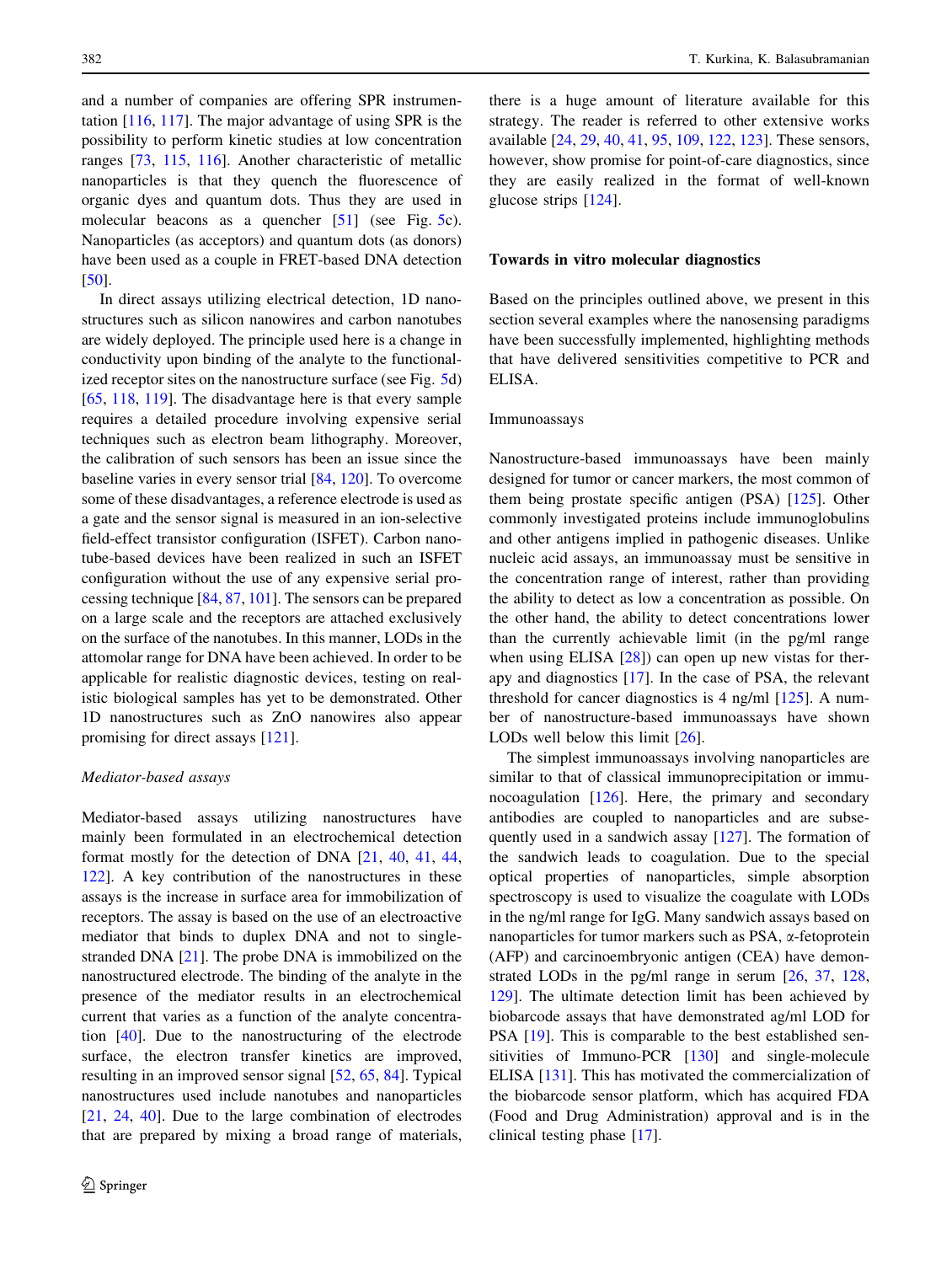Direct detection systems based on conductivity changes in Si nanowires and carbon nanotubes offer LODs in the ng/ml level [\[22,](#page-12-0) [65,](#page-13-0) [132\]](#page-15-0). Moreover, they have mainly been experimented with test solutions and rarely with serum samples. Surface plasmon resonance-based immunosensors usually offer higher LODs [\[116](#page-14-0), [117\]](#page-14-0). Mediator-based electrochemical assays incorporating nanotubes and nanoparticles have been successful in achieving much lower detection limits in the fg/ml range [\[122](#page-14-0)] and have even been tested on realistic serum samples [[25,](#page-12-0) [125](#page-14-0)]. An alternative to detect proteins is to use aptamers in place of primary antibodies. Aptamers are short nucleic acid sequences that are designed or engineered to bind specific targets. Direct detection techniques might prove advantageous here since the use of a sandwich strategy with aptamers is not straightforward. Aptamer-immobilized CNTs have demonstrated LODs for IgE in the pg/ml range [\[133](#page-15-0)].

#### Nucleic acid assays

The standard assay for the detection of nucleic acids is based on PCR [\[16](#page-12-0)], which has been extremely successful in nucleic acid diagnostics due to its incredible power in amplifying a specific target sequence. The sensitivity is so high that commercial kits are available that can efficiently amplify and detect as few as  $5-10$  copies per  $\mu$ l [[134\]](#page-15-0). In order for nanostructure-based assays to be competitive and viable, it is necessary to demonstrate sensitivity and versatility in relation to PCR. Among the various paradigms mentioned above, biobarcodes have demonstrated this capability. Using this simple technology, detection of DNA in zeptomolar range (corresponding to 10 molecules in 30  $\mu$ l) has been successfully shown [[18\]](#page-12-0). The simplicity of this assay has been utilized to probe genomic DNA at femtomolar levels in an array format [[38](#page-12-0), [135\]](#page-15-0).

Although PCR and biobarcodes achieve very high sensitivity, they require a bulky optical reader to analyze the binding events. Hence, they are not directly amenable to on-chip detection for point-of-care diagnostics. For this purpose, direct label-free detection using 1D-nanostructure-based sensors appear promising [[84\]](#page-13-0). In these systems, it is only necessary to drop the test solution on the sensor surface and the analyte binding is sensitively recorded by the probe DNA-functionalized nanostructures. Deploying carbon nanotubes, a detection limit in the attomolar range (corresponding to  $1,800$  molecules in  $30 \mu l$ ) has been reported in buffer solutions [\[101](#page-14-0)]. It was possible to achieve this sensitivity even in a heterogeneous solution mixture, where the target DNA comprised only 2% of the total DNA concentration. With silicon nanowires [\[118](#page-14-0), [119](#page-14-0)] and with mediator-based electrochemical assays [\[122](#page-14-0)] femtomolar LODs have been reported.

The use of nanostructures brings in other advantages, which go beyond just achieving a low LOD. We will discuss two important applications here, namely singlenucleotide polymorphism (SNP) and DNA sequencing.

SNP––With the availability of the human genome sequence [\[136](#page-15-0), [137](#page-15-0)], a major focus is devoted to studying the genetic variability such as SNPs and other mutations. They are expected to serve as markers in pharmacogenomics and disease diagnosis [\[4](#page-12-0), [138](#page-15-0)]. The detection of SNPs through the measurement of melting curves is a key procedure in a number of genotyping assays [[139\]](#page-15-0). Even in the initial experiments it was observed that the use of nanoparticles resulted in much sharper melting curves in comparison to standard fluorophores [\[102](#page-14-0)]. The sharper transition in the melting curves provides for a higher signal-to-noise ratio, paving the way for the detection of basepair mismatches at very low concentrations of the analyte molecules. Additionally, a broad range of kinetic studies can be efficiently carried out utilizing nanoparticles as labels [\[140](#page-15-0)]. QDs either as a label [\[141](#page-15-0)] or as a quencher in a molecular beacon  $[142]$  $[142]$  have also been successfully utilized to probe SNPs. With QD labels, mutations in the human oncogene p53 could be detected at nanomolar concentrations [\[141](#page-15-0)].

Sequencing––Sequencing of DNA is an important step in nucleic acid diagnostics as was apparent in the deciphering of the human genome [\[3](#page-12-0)]. From a diagnostic point of view, sequencing a target nucleic acid can directly decipher its composition thereby avoiding the need for hybridization-based assays. A number of protocols have been demonstrated for sequencing long oligonucleotides, some of them being tedious and expensive [\[143](#page-15-0)]. It would be ideal to have a nanoscale reader that identifies the analyte DNA or RNA by just reading out its sequence composition. Nanopore-based methods are aimed at achieving this. This technique does not require amplification of starting material or addition of modified nucleotide phosphates or expensive reading instrumentation [\[66](#page-13-0), [67,](#page-13-0) [144](#page-15-0)]. The sequencing is performed by measuring the ionic current through the nanopore as the analyte molecules are electrophoretically driven through it [\[66](#page-13-0)]. Depending on the number of strands or composition of DNA present in the pore, the level of current blockage is different [\[144](#page-15-0)]. Protein nanopores can be genetically modified in a controllable manner (e.g., by increasing recognition sites) in order to optimize the detection signal [\[145](#page-15-0), [146\]](#page-15-0). Controllable single-site modifications of solid-state nanopores are, however, much more difficult. The oligonucleotides of interest can also be modified before sequencing for slower movement through the pore [[67\]](#page-13-0). Well-resolved signals representing the sequence including the possibility to detect methylcytosine was demonstrated using a hemolysin mutant nanopore [\[147](#page-15-0)].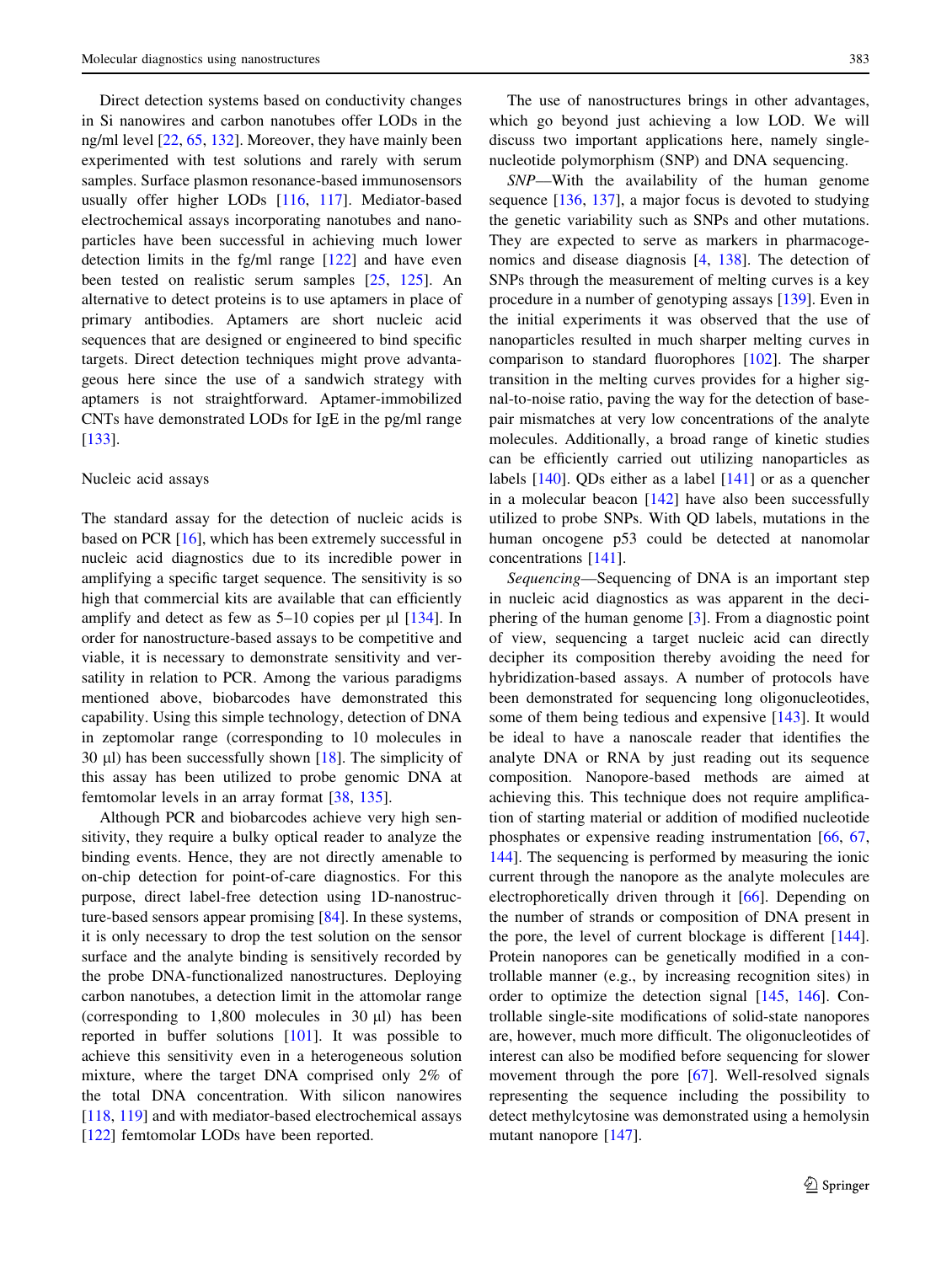## <span id="page-11-0"></span>Multiplexing

Multiplexing refers to the capability to detect more than one analyte at once in a heterogeneous sample. Nucleic acid microarrays or protein microarrays have been widely successful in multiplexed detection offering high detection throughput [[148,](#page-15-0) [149](#page-15-0)]. Multiplexing is usually achieved by the use of a range of fluorophores, each capable of detecting a specific target either in a labeled or in a labelfree format [[27\]](#page-12-0). Replacing the organic fluorophores with nanostructures extends the range of detection techniques and brings down detection limits. A simple strategy is to substitute the dyes with quantum dots of different colors [\[150–152](#page-15-0)] or nanoparticles of different sizes [\[20](#page-12-0)]. Using multicolor QDs, SNP mutations in the human oncogene p53 and of human hepatitis B and C viruses was reported [\[141](#page-15-0)]. With Au nanoparticles of two different sizes, simultaneous detection and kinetics of two DNA targets could be observed in the nanomolar range [[34,](#page-12-0) [153](#page-15-0)]. Multicolor silica nanospheres were deployed in order to detect three species of bacteria (E. coli, S. Typhimurium and S. aureus) simultaneously [\[104](#page-14-0)]. A related multiplex strategy involves the use of electrochemical stripping voltammetry to identify different quantum dots that are used as labels in a sandwich configuration. Examples include the detection of three different species of DNA sequences in the nanomolar range  $[52]$  $[52]$  or the detection of three different proteins namely  $\beta$ -microglobulin, BSA, and IgG in the ng/ml level [[53\]](#page-13-0).

Biobarcodes and nanobarcodes represent an efficient strategy for multiplexed analyte detection. Here, every secondary receptor targeting a different analyte is coupled to a unique code. Oligonucleotide biobarcodes were utilized to demonstrate the simultaneous identification of four synthetic DNA targets associated with hepatitis B surface antigen, Variola virus, Ebola virus, and HIV at sub-picomolar concentrations in buffer solutions [\[108](#page-14-0)]. Although multiplexing is also possible with nanobarcodes, biobarcodes are more successful due to the fact that they can perform multiplexing and amplification simultaneously in just one step. Hence, metallic nanobarcodes usually require an amplification step before use. Using multiplexed PCR products of 20 genomic DNA samples, a metallic nanobarcode-based assay showed simultaneous genotyping of 15 SNPs demonstrating a capability to distinguish 30 sequences [\[110](#page-14-0)].

In heterogeneous formats, multiplexing is achieved by controlling the positioning of the receptors at a desired location. For example, in order to detect four analytes simultaneously, it is required to position four receptors at four different locations on the same chip. Two strategies appear promising for achieving such a site-specific immobilization: spotting and magnetic manipulation. Spotting is performed by traditional microarray spotters [[27\]](#page-12-0). Multiplexed detection using two or three different spotted antibodies on silicon nanowires could detect PSA at pg/ml levels [\[22](#page-12-0)]. Magnetic manipulation involves the preparation of solutions of magnetic nanoparticles, each of them functionalized with a different receptor. Using an external magnetic field, they are subsequently immobilized at a desired location on a chip. Using this strategy, multiplex detection of four different tumor markers AFP, CEA, CA125, and CA15-3 could be demonstrated, albeit in the  $\mu$ g/ml range [\[59](#page-13-0)]. The assay was evaluated with serum specimens and compared favorably with results from ELISA with minimal crosstalk between the four detectors.

## **Conclusions**

To summarize, it is clear that nanostructure-based assays are opening up numerous attractive possibilities for the detection of biomarkers and are hence promising for applications such as disease diagnosis, proteomics, genomics, and pharmacological investigations. The results presented here are just a selection from the whole range of published results and is not intended to be a complete collection. The review grouped the available results into specific detection paradigms, in order to facilitate easy association of a specific assay to a certain detection strategy. Various biofunctionalization approaches specific to the nanostructure of interest were also presented. The success of the assays will heavily depend on how they compare with conventional assays in terms of various analytical parameters [\[26](#page-12-0)].

Despite these promises, there are a number of hurdles still to be overcome. Some are specific to nanostructures such as efficient dispersion of nanoparticles, optimal chemical functionalization of nanostructure surfaces simultaneously retaining the activity of biomolecules, reproducible fabrication, and high toxicity of QDs etc. [\[154](#page-15-0)]. Others involve additional complexities that arise when making a transition to the real world. Most of the assays based on nanostructures have been demonstrated in homogeneous media, without consideration of matrix effects. However, the ultimate sensitivity of these techniques will be determined by their selectivity in complex media. Furthermore, in most cases, some kind of sample handling and human interfaces will be essential. These system aspects will bring in a number of challenges that need to be optimized before the nanoassays are ready for field applications. Microfluidic platforms can help in bridging these gaps to some extent [[85\]](#page-13-0). As new diagnostic tools based on these nanostructures continue to be developed, it will be important to drive the established strategies to reach the clinical stage [\[17](#page-12-0)]. The transition of these tools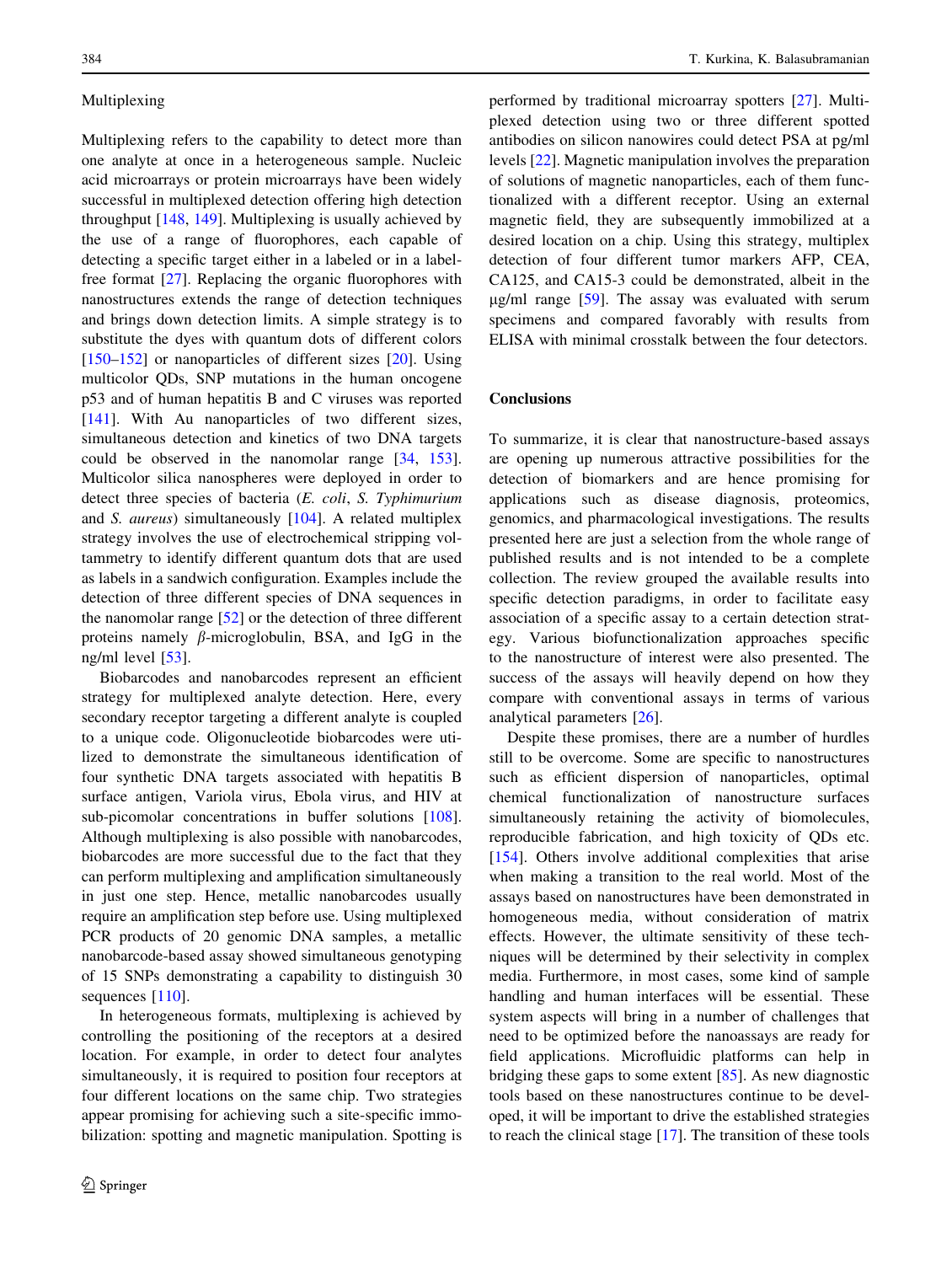<span id="page-12-0"></span>from the laboratory to the clinic is still in its infancy. The potential for such assays to become part of routine medical testing will also depend on technological, financial, and policy factors. Once these challenges are addressed and the efficient methodologies established, it is hoped that nanoscale diagnostic tools will help us to elucidate unidentified pathways associated with diseases [4] or diagnose diseases in one click with minimal amount of physiological sample.

Acknowledgments This project was funded by the German Federal Ministry of Education and Research (BMBF) under project ID O3X5516.

### References

- 1. Veenstra TD, Yates JR (2006) Proteomics for biological discovery. Wiley, New Jersey
- 2. Campbell MA, Heyer LJ (2002) Discovering genomics, proteomics and bioinformatics. Benjamin Cummings, New Jersey
- 3. The human genome project, [http://www.ornl.gov/sci/techresources/](http://www.ornl.gov/sci/techresources/Human_Genome/home.shtml) [Human\\_Genome/home.shtml](http://www.ornl.gov/sci/techresources/Human_Genome/home.shtml) (21 March 2011)
- 4. Kirk BW, Feinsod M, Favis R, Kliman RM, Barany F (2002) Single-nucleotide polymorphism seeking long term association with complex disease. Nucl Acid Res 30:3295–3311
- 5. Sander C (2000) Genomic medicine and the future of health care. Science 287:1977–1978
- 6. Srinivas PR, Verma M, Zhao YM, Srivastave S (2002) Proteomics for cancer biomarker discovery. Clin Chem 48:1160–1169
- 7. Master SR (2005) Diagnostic proteomics: back to the basics? Clin Chem 51:1333–1334
- 8. Issaq HJ, Conrads TP, Prieto DA, Tirumalai R, Veenstra TD (2003) SELDI-TOF-MS for diagnostic proteomics. Anal Chem 75:149A–155A
- 9. Issaq HJ, Xiao Z, Veenstra TD (2007) Serum and plasma proteomics. Chem Rev 107:3601–3620
- 10. Sidransky D (2002) Emerging molecular markers of cancer. Nat Rev Cancer 2:210–219
- 11. Wulfkuhle JD, Liotta LA, Petricoin EF (2003) Proteomic applications for the early detection of cancer. Nat Rev Cancer 3:267–275
- 12. Dawson ED, Moore CL, Smagala JA, Dankbar DM, Mehlmann M, Townsend MB, Smith CB, Cox NJ, Kuchta RD, Rowlen KL (2006) MChip: a tool for influenza surveillance. Anal Chem 78:7610–7615
- 13. Lu PS (2006) Early diagnosis of avian influenza. Science 312:337–341
- 14. Guzman MG, Kouri G (2004) Dengue diagnosis, advances and challenges. Int J Infect Dis 8:69–80
- 15. Erickson D, Mandal S, Yang AHJ, Cordovez B (2008) Nanobiosensors: optofluidic, electrical and mechanical approaches to biomolecular detection at the nanoscale. Microfluid Nanofluid 4:33–52
- 16. Mullis KB (1994) The polymerase chain reaction. Birkhaeuser Press, Heidelberg
- 17. Giljohann DA, Mirkin CA (2009) Drivers of biodiagnostic development. Nature 462:461–464
- 18. Nam J-M, Stoeva SI, Mirkin CA (2004) Bio-bar-code-based DNA detection with PCR-like sensitivity. J Am Chem Soc 126:5932–5933
- 19. Nam J-M, Thaxton CS, Mirkin CA (2003) Nanoparticle-based bio-bar codes for the ultrasensitive detection of proteins. Science 301:1884–1886
- 20. Tansil NC, Gao Z (2006) Nanoparticles in biomolecular detection. Nano Today 1:28–37
- 21. Balasubramanian K, Burghard M (2006) Biosensors based on carbon nanotubes. Anal Bioanal Chem 385:452–468
- 22. Zheng GF, Patolsky F, Cui Y, Wang WU, Lieber CM (2005) Multiplexed electrical detection of cancer markers with nanowire sensor arrays. Nat Biotechnol 23:1294–1301
- 23. Drummond TG, Hill MG, Barton JK (2003) Electrochemical DNA sensors. Nat Biotechnol 21:1192–1199
- 24. Gruner G (2006) Carbon nanotube transistors for biosensing applications. Anal Bioanal Chem 384:322–335
- 25. Yan J, Estevez MC, Smith JE, Wang K, He X, Wang L, Tan W (2007) Dye-doped nanoparticles for bioanalysis. Nano Today  $2:44-50$
- 26. Gomez-Henz A, Fernandez-Romero JM, Aguilar-Caballos MP (2008) Nanostructures as analytical tools in bioassays. Tr Anal Chem 27:394–406
- 27. Dill K, Liu R, Grodzinski P (eds) (2009) Microarrays: preparation, microfluidics, detection methods, and biological applications. Springer, Berlin Heidelberg New York
- 28. Engvall E, Perlmann P (1971) Enzyme-linked immunosorbent assay (ELISA). Quantitative assay of immunoglobulin G. Immunochemistry 8:871–874
- 29. Merkoci A (2010) Nanoparticles-based strategies for the detection of DNA, proteins and cells. Biosens Bioelectron 26:1164– 1177
- 30. Sperling RA, Gil PR, Zhang M, Zanella M, Parak WJ (2008) Biological applications of gold nanoparticles. Chem Soc Rev 37:1896–1908
- 31. Giljohann DA, Seferos DS, Daniel WL, Massich D, Patel PC, Mirkin CA (2010) Gold nanoparticles for biology and medicine. Angew Chem Int Ed 49:3280–3294
- 32. Eustis S, El-Sayed MA (2006) Why gold nanoparticles are more precious than pretty gold: noble metal surface plasmon resonance and its enhancement of the radiative and nonradiative properties of nanocrystals of different shapes. Chem Soc Rev 35:209–217
- 33. Seydack M (2005) Nanoparticle labels in immunosensing using optical detection methods. Biosens Bioelectron 20:2454– 2469
- 34. Cao YC, Jin R, Mirkin CA (2002) Nanoparticles with Raman spectroscopic fingerprints for DNA and RNA detection. Science 297:1536–1540
- 35. Cui Y, Ren B, Yao JL, Gu RA, Tian ZQ (2007) Multianalyte immunoassay based on surface-enhanced Raman spectroscopy. J Raman Spectrosc 38:896–902
- 36. Grubisha DS, Lipert RJ, Park HY, Driskell J, Porter MD (2003) Femtomolar detection of prostate-specific antigen: an immunoassay based on surface-enhanced Raman scattering and immunogold labels. Anal Chem 75:5936–5943
- 37. Gong JL, Liang Y, Huang Y, Chen JW, Jiang JH, Shen GL, Yu RQ (2007) Ag/SiO2 core-shell nanoparticle-based surfaceenhanced Raman probes for immunoassay of cancer marker using silica-coated magnetic nanoparticles as separation tools. Biosens Bioelectron 22:1501–1507
- 38. Storhoff JJ, Marla SS, Bao P, Hagenow S, Mehta H, Lucas A, Garimella V, Patno T, Buckingham W, Cork W, Mueller UR (2004) Gold nanoparticle-based detection of genomic DNA targets on microarrays using a novel optical detection system. Biosens Bioelectron 19:875–883
- 39. Darbha GK, Rai US, Singh AK, Ray PC (2008) Gold-nanorodbased sensing of sequence specific HIV-1 virus DNA by using hyper-Rayleigh scattering spectroscopy. Chem Eur J 14:3896– 3903
- 40. Pumera M, Sanchez S, Ichinose I, Tang J (2007) Electrochemical nanobiosensors. Sens Actuat B 123:1195–1205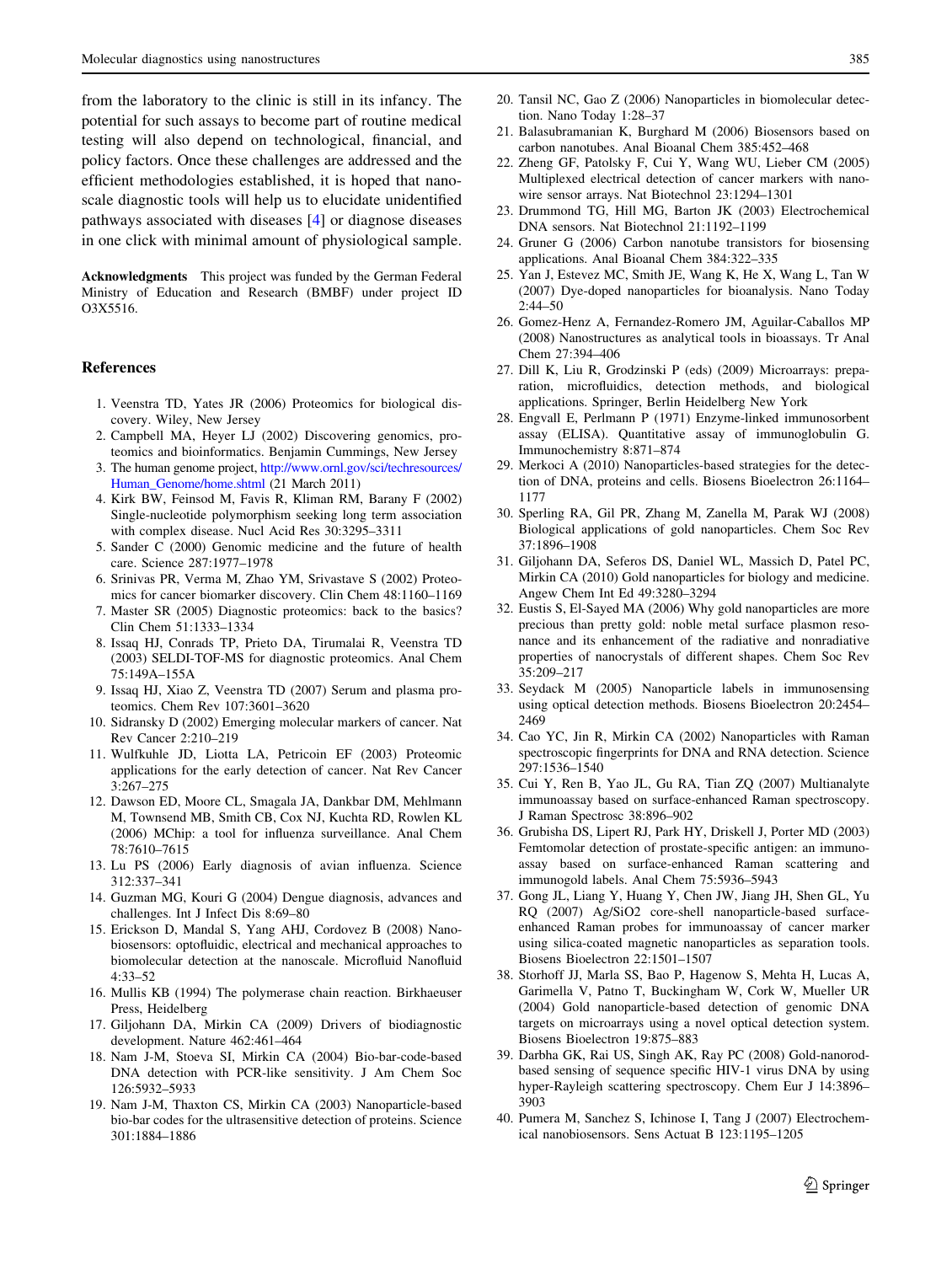- <span id="page-13-0"></span>41. Castaneda MT, Alegret S, Merkoci A (2007) Electrochemical sensing of DNA using gold nanoparticles. Electroanalysis 19:743–753
- 42. Li H, Sun Z, Zhong W, Hao N, Xu D, Chen HY (2010) Ultrasensitive electrochemical detection for DNA arrays based on silver nanoparticle aggregates. Anal Chem 82:5477–5483
- 43. Merkoci A (2007) Electrochemical biosensing with nanoparticles. FEBS J 274:310–316
- 44. Wang J (2007) Nanoparticle-based electrochemical bioassays of proteins. Electroanalysis 19:769–776
- 45. Ozkan M (2004) Quantum dots and other nanoparticles: what can they offer to drug discovery? Drug Discov Today 9:1065–1071
- 46. Sapsford KE, Pons T, Medintz IL, Mattoussi H (2006) Biosensing with luminescent semiconductor quantum dots. Sensors 6:925–953
- 47. Costa-Fernandez JM, Pereiro R, Sanz Medel A (2006) The use of luminescent quantum dots for optical sensing. Tr Anal Chem 25:207–218
- 48. Ekimov AI, Onushchenko AA (1981) Quantum size effect in three-dimensional microscopic semiconductor crystals. JETP Lett 34:345–349
- 49. Zhang CY, Yeh HC, Kuroki MT, Wang TH (2005) Single quantum-dot-based DNA nanosensor. Nat Mater 4:826–831
- 50. Zhao D, Jime Z, Quanxi D, Ning D, Shichao X, Bo S, Yuehua B (2007) Adaptation of Au nanoparticles and CdTe quantum dots in DNA detection. Clin J Chem Eng 15:791–794
- 51. Maxwell DJ, Taylor JR, Nie S (2002) Self-assembled nanoparticle probes for recognition and detection of biomolecules. J Am Chem Soc 124:9606–9612
- 52. Wang J, Liu G, Merkoci A (2003) Electrochemical coding technology for simultaneous detection of multiple DNA targets. J Am Chem Soc 125:3214–3215
- 53. Liu G, Wang J, Kim J, Jan MR (2004) Electrochemical coding for multiplexed immunoassays of proteins. Anal Chem 76:7126– 7130
- 54. Tallury P, Payton K, Santra S (2008) Silica-based multimodal/ multifunctional nanoparticles for bioimaging and biosensing applications. Nanomedicine 3:579–592
- 55. Lian W, Litherland SA, Badrane H, Tan W, Wu D, Baker HV, Gulig PA, Lim DV, Jin S (2004) Ultra-sensitive detection of biomolecules with fluorescent dye-doped nanoparticles. Anal Bioanal Chem 334:135–144
- 56. Smith JE, Wang L, Tan W (2006) Bioconjugated silica-coated nanoparticles for bioseparation and bioanalysis. Tr Anal Chem 25:848–855
- 57. Hemmilae I, Laitala V (2005) Progress in lanthanides as luminescent probes. J Fluoresc 15:529–542
- 58. Hempen C, Karst U (2006) Labeling strategies for bioassays. Anal Bioanal Chem 384:572–583
- 59. Tang D, Yuan R, Chai Y (2007) Magnetic control of an electrochemical microfluidic device with an arrayed immunosensor for simultaneous multiple immunoassays. Clin Chem 53:1323– 1329
- 60. Squires TM, Messinger RJ, Manalis SR (2008) Making it stick: convection, reaction and diffusion in surface-based biosensors. Nat Biotechnol 26:417–426
- 61. Jorio A, Dresselhaus G, Dresselhaus MS (2008) Carbon nanotubes: advanced topics in synthesis, structure, properties and applications. Springer, Berlin Heidelberg New York
- 62. Chen Z, Tabakman SM, Goodwin AP, Kattah MG, Daranciang D, Wang X, Zhang G, Li X, Liu Z, Utz PJ, Jiang K, Fan S, Dai H (2008) Protein microarrays with carbon nanotubes as multicolor Raman labels. Nat Biotechnol 26:1285–1292
- 63. Yu X, Munge B, Patel V, Jensen G, Bhirde A, Gong JD, Kim SN, Gillespie J, Gutkind JS, Papadimtrakopoulos F, Rusling JF

 $\textcircled{2}$  Springer

(2006) Carbon nanotube amplification strategies for highly sensitive immunodetection of cancer biomarkers. J Am Chem Soc 128:11199–11205

- 64. Duan XF, Lieber CM (2000) General synthesis of compound semiconductor nanowires. Adv Mater 12:298–302
- 65. Roy S, Gao Z (2009) Nanostructure-based electrical biosensors. Nano Today 4:318–324
- 66. Kasianowicz JJ, Brandin E, Branton D, Deamer WW (1996) Characterization of individual polynucleotide molecules using a membrane channel. Proc Natl Acad USA 93:13770–13773
- 67. Derrington IM, Butler TZ, Collins MD, Manrao E, Pavlenok M, Niederweis M, Gundlach JH (2010) Nanopore DNA sequencing with MspA. Proc Natl Acad USA 107:16060–16065
- 68. Li J, Stein D, McMullan C, Branton D, Aziz MJ, Golovchenko JA (2001) Ion-beam sculpting at nanometre length scales. Nature 412:166–169
- 69. Merchant CA, Healy K, Wanunu M, Ray V, Peterman N, Bartel J, Fischbein MD, Venta K, Luo Z, Johnson AT, Drndic´ M (2010) DNA translocation through graphene nanopores. Nano Lett 10:3163–3167
- 70. Nelson T, Zhang B, Prezhdo OV (2010) Detection of nucleic acids with graphene nanopores: ab initio characterization of a novel sequencing device. Nano Lett 10:3237–3242
- 71. Kim MJ, Wanunu M, Bell DC, Meller A (2006) Rapid fabrication of uniformly sized nanopores and nanopore arrays for parallel DNA analysis. Adv Mater 18:3149–3153
- 72. Horvath R, Cottier K, Pedersen HC, Ramsden JJ (2008) Multidepth screening of living cells using optical waveguides. Biosens Bioelectron 24:799–804
- 73. Homola Jiri (ed) (2006) Surface plasmon resonance based sensors. Springer, Berlin Heidelberg New York
- 74. Walcarius A (2008) Ordered porous thin films in electrochemical analysis. Tr Anal Chem 27:593–603
- 75. Xu M, Wang J, Zhou F (2006) Nanomaterial modified electrodes. Curr Topics Electrochem 11:57–70
- 76. Wang J (2006) Electrochemical biosensors: towards point-ofcare cancer diagnostics. Biosens Bioelectron 21:1887–1892
- 77. Shenhar R, Norsten TB, Rotello VM (2005) Polymer-mediated nanoparticle assembly: structural control and applications. Adv Mater 17:657–669
- 78. Balasubramanian K, Burghard M (2008) Electrochemically functionalized carbon nanotubes for device applications. J Mater Chem 18:3071–3083
- 79. Xu K, Huang JR, Ye ZZ, Ying YB, Li YB (2009) Recent development of nano-materials used in DNA biosensors. Sensors 9:5534–5557
- 80. Hu C, Hu S (2009) Carbon nanotube-based electrochemical sensors: principles and applications in biomedical systems. J Sens 187615. doi[:10.1155/2009/187615](http://dx.doi.org/10.1155/2009/187615)
- 81. Vaddiraju S, Tomazos I, Burgess DJ, Jain FC, Papadimitrakopoulos F (2010) Emerging synergy between nanotechnology and implantable biosensors: a review. Biosens Bioelectron 25:1553–1565
- 82. Yogeswaran U, Chen SM (2008) A review on the electrochemical sensors and biosensors composed of nanowires as sensing material. Sensors 8:290–313
- 83. Yang W, Ratinac KR, Ringer SP, Thordarson P, Gooding JJ, Braet F (2010) Carbon nanomaterials in biosensors: should you use nanotubes or graphene? Angew Chem Int Ed 49:2114–2138
- 84. Balasubramanian K (2010) Challenges in the use of 1D nanostructures for on-chip biosensing and diagnostics. Biosens Bioelectron 26:1195–1204
- 85. Rosi NL, Mirkin CA (2005) Nanostructures in biodiagnostics. Chem Rev 105:1547–1562
- 86. Maroto A, Balasubramanian K, Burghard M, Kern K (2007) Functionalized metallic carbon nanotube devices for pH sensing. Chem PhysChem 8:220–223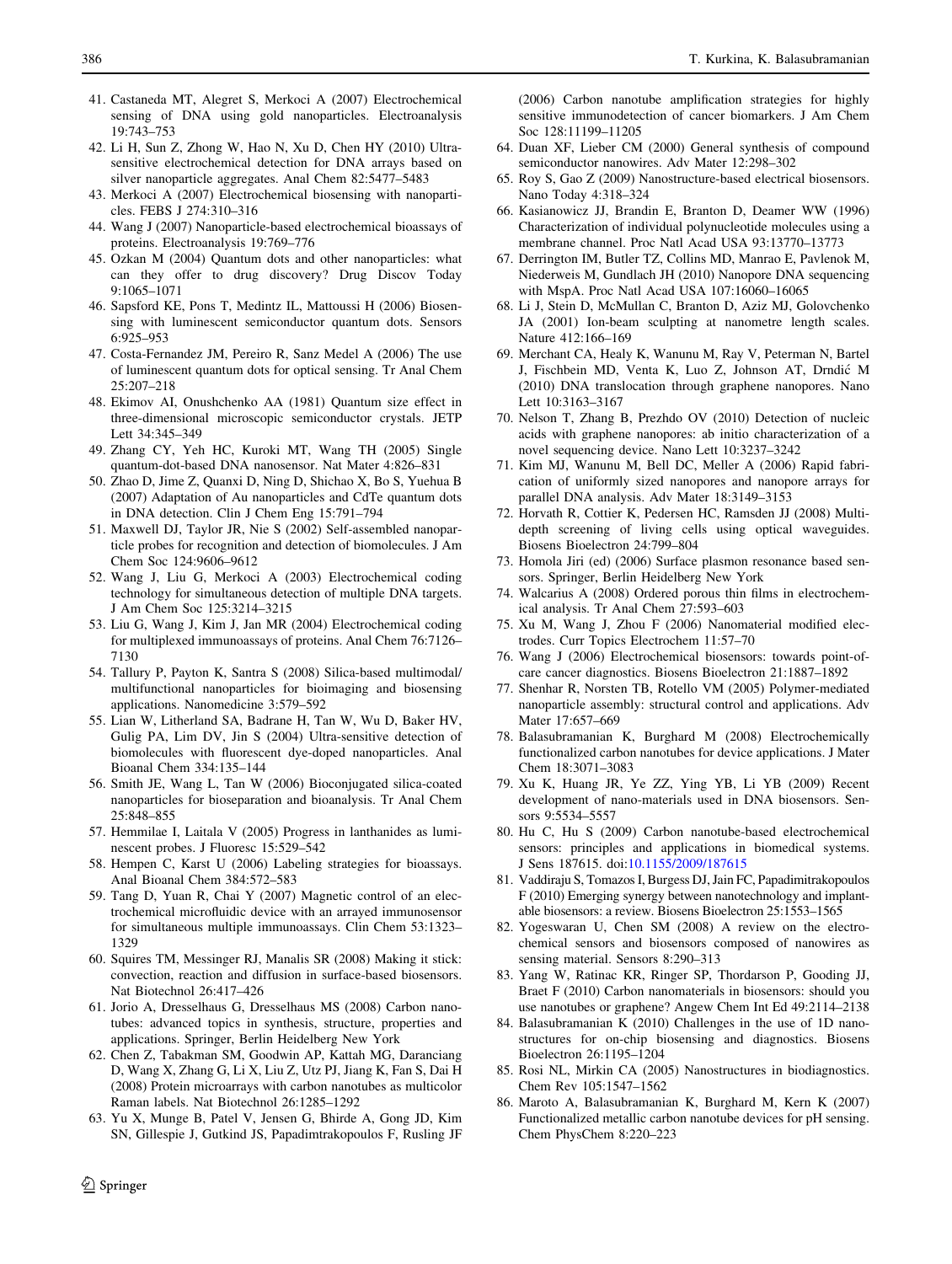- <span id="page-14-0"></span>87. Vlandas A, Kurkina T, Ahmad A, Kern K, Balasubramanian K (2010) Enzyme-free sugar sensing in microfluidic channels with an affinity-based carbon nanotube sensor. Anal Chem 82:6090–6097
- 88. Siqueira JR, Caseli L, Cresphilo FN, Zucolotto V, Oliviera ON (2010) Immobilization of biomolecules on nanostructured films for biosensing. Biosens Bioelectron 25:1254–1263
- 89. Tallury P, Malhotra A, Byrne LM, Santra S (2010) Nanobioimaging and sensing of infectious diseases. Adv Drug Deliv Rev 62:424–437
- 90. Rozkiewicz DI, Ravoo BJ, Reinhoudt DN (2010) Chapter 14. Immobilization and patterning of biomolecules on surfaces. In: Rurack K, Martinez-Manez R (eds) The supramolecular chemistry of organic-inorganic hybrid materials. Wiley, New Jersey
- 91. Jain KK (2006) Nanobiotechnology in molecular diagnostics: current techniques and applications. Horizon Bioscience, Norwich (UK)
- 92. Huo Q (2007) A perspective on bioconjugated nanoparticles and quantum dots. Coll Surf B: Biointerfaces 59:1–10
- 93. Subbiah R, Veerapandian M, Yun KS (2010) Nanoparticles: functionalization and multifunctional applications in biomedical sciences. Curr Med Chem 17:4559–4577
- 94. Xing ZC, Chang YM, Kang IK (2010) Immobilization of biomolecules on the surface of inorganic nanoparticles for biomedical applications. Sci Technol Adv Mater 11:014101
- 95. Gavalas Chopra N, VG Hinds BJ, Bachas LG (2007) Functional one-dimensional nanomaterials: applications in nanoscale biosensors. Anal Lett 40:2067–2096
- 96. Hao R, Xing RJ, Xu ZC, Hou YL, Gao S, Sun SH (2010) Synthesis, functionalization and biomedical applications of multifunctional magnetic nanoparticles. Adv Mater 22:2729– 2742
- 97. Ma QA, Su XG (2010) Near-infrared quantum dots: synthesis, functionalization and analytical applications. Analyst 135:1867– 1877
- 98. Invitrogen Corp. <http://www.invitrogen.com/> (21 March 2011)
- 99. Wu H-C, Chang X, Liu L, Zhao F, Zhao Y (2010) Chemistry of carbon nanotubes in biomedical applications. J Mater Chem 20:1036–1052
- 100. Balasubramanian K, Burghard M (2005) Chemically functionalized carbon nanotubes. Small 1:180–192
- 101. Kurkina T, Vlandas A, Ahmad A, Kern K, Balasubramanian K (2011) Label-free detection of few copies of DNA using carbon nanotube impedance biosensors. Angew Chem Intl Ed 50:3710– 3714
- 102. Elghanian R, Storhoff JJ, Mucic RC, Letsinger RL, Mirkin CA (1997) Selective colorimetric detection of polynucleotides based on the distance-dependent optical properties of gold nanoparticles. Science 277:1078–1081
- 103. Zhao XJ, Hilliard LR, Mechery SJ, Wang YP, Bagwe RP, Jin SG, Tan WH (2004) A rapid bioassay for single bacterial cell quantitation using bioconjugated nanoparticles. Proc Natl Acad Sci USA 101:15027–15032
- 104. Wang L, Zhao W, O'Donoghue B, Tan W (2007) Fluorescent nanoparticles for multiplexed bacteria monitoring. Bioconjugate Chem 18:297–301
- 105. Taton TA, Mirkin CA, Letsinger RL (2000) Scanometric DNA array detection with nanoparticle probes. Science 289:1756– 1760
- 106. Park S-J, Taton TA, Mirkin CA (2002) Array-based electrical detection of DNA with nanoparticle probes. Science 295:1503– 1506
- 107. Wang J, Liu G, Jan MR (2004) Ultrasensitive electrical biosensing of proteins and DNA: carbon-nanotube derived amplification of the recognition and transduction events. J Am Chem Soc 126:3010–3011
- 108. Stoeva SI, Lee J-S, Thaxton S, Mirkin CA (2006) Multiplexed DNA detection with biobarcoded nanoparticle probes. Angew Chem Int Ed 45:3303–3306
- 109. Wanekaya AK, Chen W, Myung NV, Mulchandani A (2006) Nanowire-based electrochemical biosensors. Electroanalysis 18:533–550
- 110. Sha MY, Walton SM, Norton SM, Taylor M, Yamanaka M, Natan MJ, Xu C, Drmanac S, Huang A, Borcherding R, Penn SG (2006) Multiplexed SNP genotyping using nanobarcode particle technology. Anal Bioanal Chem 384:658–666
- 111. Tok JBH, Chuang FYS, Kao MC, Rose KA, Pannu SS, Sha MY, Chakarova G, Penn SG, Dougherty GM (2006) Metallic striped nanowires as multiplexed immunoassay platforms for pathogen detection. Angew Chem Int Ed 45:6900–6904
- 112. Ki E-Y, Stanton J, Vega RA, Kunstman KJ, Mirkin CA, Wolinsky SM (2006) A real-time PCR-based method for determining the surface coverage of thiol-capped oligonucleotides bound onto gold nanoparticles. Nucl Acids Res 34:e54
- 113. Nicewarner-Pena SR, Freeman RG, Reiss BD, He L, Pena DJ, Walton ID, Cromer R, Keating CD, Natan MJ (2001) Submicrometer metallic barcodes. Science 294:137–141
- 114. Han M, Gao X, Su JZ, Nie S (2001) Quantum dot-tagged microbeads for multiplexed optical coding of biomolecules. Nat Biotechnol 19:631–635
- 115. Haes AJ, Chang L, Klein WL, van Duyne RP (2005) Detection of a biomarker for Alzheimer's disease from synthetic and clinical samples using a nanoscale optical biosensor. J Am Chem Soc 127:2264–2271
- 116. Schasfoort RBM, Tudos AJ (2008) Handbook of surface plasmon resonance. Royal Society of Chemistry, London
- 117. Xia X, Ye ZZ, Wu J, Yi-Bin Y (2010) Application and research development of surface plasmon resonance-based immunosensors for protein detection. Chin J Anal Chem 38:1052–1059
- 118. Gao Z, Agarwal A, Trigg AD, Singh N, Fang C, Tung CH, Fan Y, Buddharaju KD, Kong J (2007) Silicon nanowire arrays for label-free detection of DNA. Anal Chem 79:3291–3297
- 119. Hahm J, Lieber CM (2004) Direct ultrasensitive electrical detection of DNA and DNA sequence variations using nanowire nanosensors. Nano Lett 4:51–54
- 120. Star A, Tu E, Niemann J, Gabriel JCP, Joiner CS, Valcke C (2006) Label-free detection of DNA hybridization using carbon nanotube network field-effect transistors. Proc Natl Acad Sci USA 103:921–926
- 121. Pachauri V, Vlandas A, Kern K, Balasubramanian K (2010) Site-specific self-assembled liquid-gated ZnO nanowire transistors for sensing applications. Small 6:589–594
- 122. Jacobs CB, Peairs MJ, Venton BJ (2010) Review: carbon nanotube-based electrochemical sensors for biomolecules. Anal Chim Acta 662:105–127
- 123. Sadik OA, Aluoch AO, Zhou AL (2009) Status of biomolecular recognition using electrochemical techniques. Biosens Bioelectron 24:2749–2765
- 124. Wei D, Bailey MJA, Andrew P, Ryhanen T (2009) Electrochemical biosensors at the nanoscale. Lab Chip 9:2123–2131
- 125. Wu J, Fu Z, Yan F, Ju H (2007) Biomedical and clinical applications of immunoassays and immunosensors for tumor markers. Tr Anal Chem 26:679–688
- 126. Holme D, Peck H (1998) Analytical biochemistry. Prentice Hall, New Jersey
- 127. Hirsch LR, Jackson JB, Lee A, Halas NJ, West JL (2003) A whole blood immunoassay using gold nanoshells. Anal Chem 75:2377–2381
- 128. Kerman K, Endo T, Tsukamoto M, Chikae M, Takamura Y, Tamiya E (2007) Quantum dot–based immunosensor for the detection of prostate-specific antigen using fluorescence microscopy. Talanta 71:1494–1499